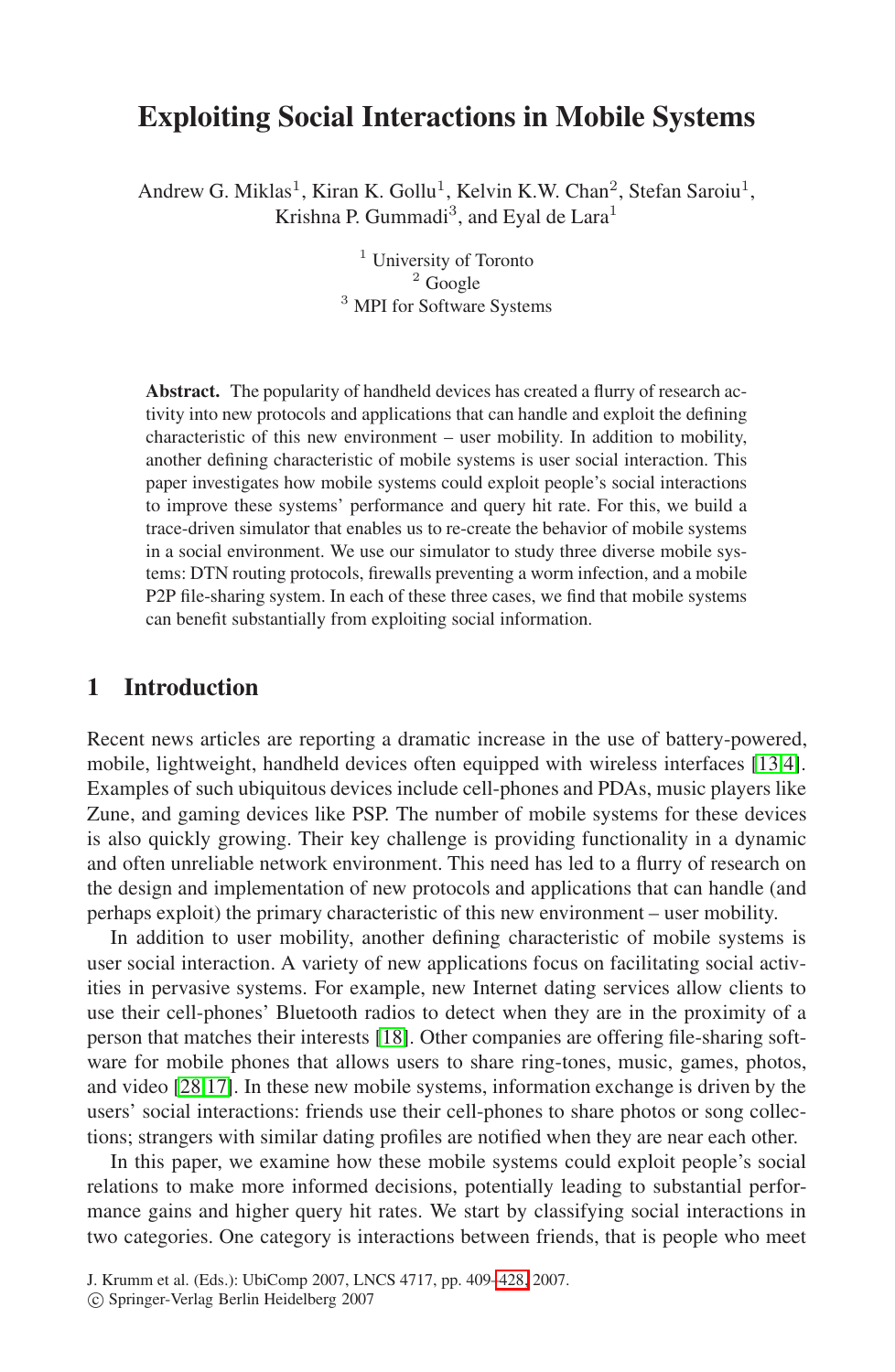more regularly and for longer periods of time. The other category is interactions between strangers, that is people who meet sporadically, by passing each other by. Note that in practice, the spectrum of social interactions is quite complex. For instance, a pair of people could be classified as "familiar strangers" [22] – two people encountering regularly without ever interacting or forming an explicit relationship of a social nature. Nevertheless, in this paper, we classify all relationships only as friends or as strangers; based on our simple definitions, we classify familiar strangers as friends. We leave a more complex social classification to future work.

We investigate the potential of incorporating social information in three mobile systems with diverse characteristics. First, we study the performance of routing protocols in delay tolerant networks (DTNs) when a sender and a receiver are friends, and when they are strangers. Our findings show that incorporating social information in routing decisions significantly improves the performance of several DTN routing protocols. Second, we examine whether firewalls that discriminate between traffic sent by friends and traffic sent by strangers can slow down the propagation of a worm or virus in a mobile network. We find that worms spread significantly slower if a small fraction of nodes reject traffic sent by strangers. Third, we examine the performance of file exchange protocols in a P2P file-sharing application. We find that sharing files only among friends drastically reduces the rate of successful requests in such systems. To maintain a high query hit rate, mobile P2P [syst](#page-19-1)ems must allow their users to exchange content with strangers. In summary, we show that separating people's int[erac](#page-19-2)tions only as friends and strangers leads to a more efficient routing protocol, a more effective security measure, and a higher query hit rate in a m[ob](#page-18-3)ile application.

We build a trace-driven simulator that enables us to re-create the behavior of mobile systems in a social environment. Our simulator recreates all encounters between a large population of mobile users. To build our simulator, we analyze a 101-day trace of encounters between people e[qu](#page-1-0)ipped with Bluetooth-enabled cell-phones collected by the "Realit[y M](#page-8-0)ining" project at the MIT Media Lab [23]. To generate encounters between friends, we use a well-known social netw[ork](#page-11-0)ing model – the Watts-Strogatz model [33]. To generate encounters between strangers, our simulator uses a heavy-tailed model inspired from the well-known preferential attachment model [3]. By combining encoun[ter](#page-17-0)s between friends and encounters between strangers, we can accurately simulate how social information can lead to performance gains and higher query hit rates in our three mobile systems.

<span id="page-1-0"></span>The paper is organized as follows. Section 2 presents our trace-based analysis of people encounters. Section 3 uses our observations and analysis to develop a social networking-based simulator of people encounters. In Section 4, we use our simulator to study the effect of incorporating social information to three mobile systems: DTN routing, the spread of worms in a mobile network, and the performance of file-sharing applications. Section 5 summarizes our results and presents conclusions.

# **2 Characterizing People's Encounters**

To perform an evaluation of using social information in mobile systems, we need a data trace of a mobile environment together with information about the social relationship among the participants. Unfortunately, we are unaware of any such previously gathered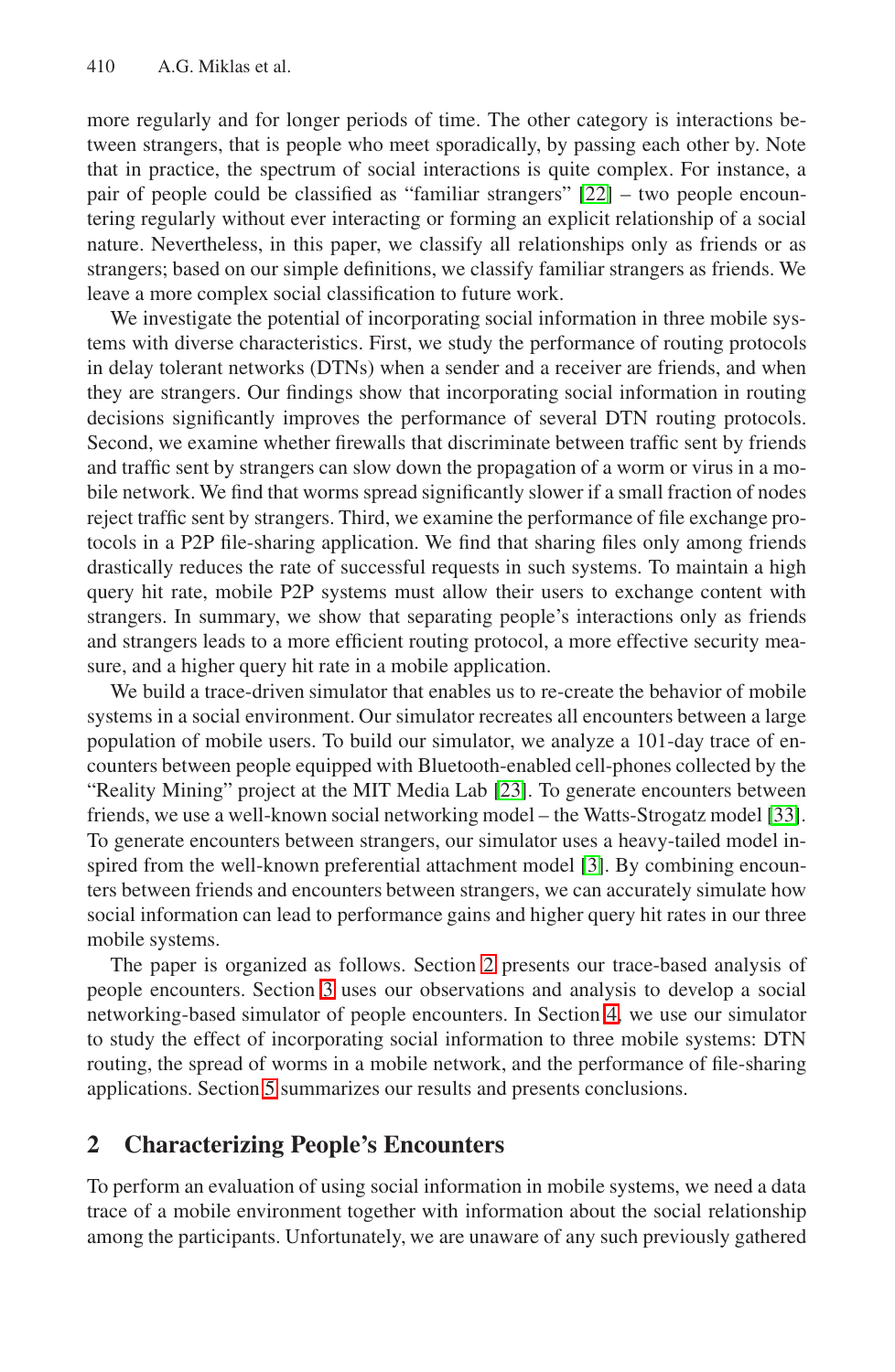

**Fig. 1. The type of e[ncou](#page-19-1)nters present in the trace.** One arrow represents one encounter. Each pair of people could have more than one encounter. Encounters between non-participants are not captured in the trace.

traces. Instead, we perform a social-based analysis of a trace of Bluetooth activity to annotate it with the required information. For this, we use a 101-day trace of encounters between people equipped with Bluetooth-enabled cell-phones collected by the "Reality Mining" project at the MIT Media Lab [23]. By studying the frequency of encounters, we can annotate this trace with social information by classifying pairs of people who encounter frequently as "friends", whereas pairs of people encountering sporadically are classified as "strangers". The Reality Mining group has also used this trace to infer social relationships between participants. Their analysis is focused on identifying different contexts in which social relationships are formed. Instead, our goal is to characterize the key temporal and social parameters of people's encounters from this trace.

#### **2.1 Trace Description**

Gathering a suitable trace to analyze the properties of people encounters is very challenging. Such a trace requires tracking many people simultaneously while recording all interactions among them. Collecting the data must not inconvenience the individuals being monitored and tracked. The privacy concerns raised by such experiments makes it particularly difficult to gather the data at scale. For all these reasons, very few large-scale traces of people encounters are available.

We use a trace collected by the Reality Mining project at the MIT Media Lab [23]. This project equipped 100 students with Bluetooth-enabled cell-phones. The phones were instrumented to probe and discover all nearby Bluetooth devices every five minutes. Data was collected for the entire 2004 – 2005 academic year producing a trace with over 285,000 Bluetooth-to-Bluetooth contacts.

We use this data as a rough approximation of people encounters since most of the Bluetooth-to-Bluetooth contacts involve people encounters. Many participants used the instrumented devices as their primary cell-phones. Consequently, these cell-phones were able to capture these individuals' encounters across a broad range of their dayto-day activities; the trace is not limited to the time that participants spent on campus or in their lab only.

While the trace captures all encounters between participants themselves, the majority of encounters present in the trace are between participants and non-participants. A non-participant appears in the trace whenever their cell-phone responded to Bluetooth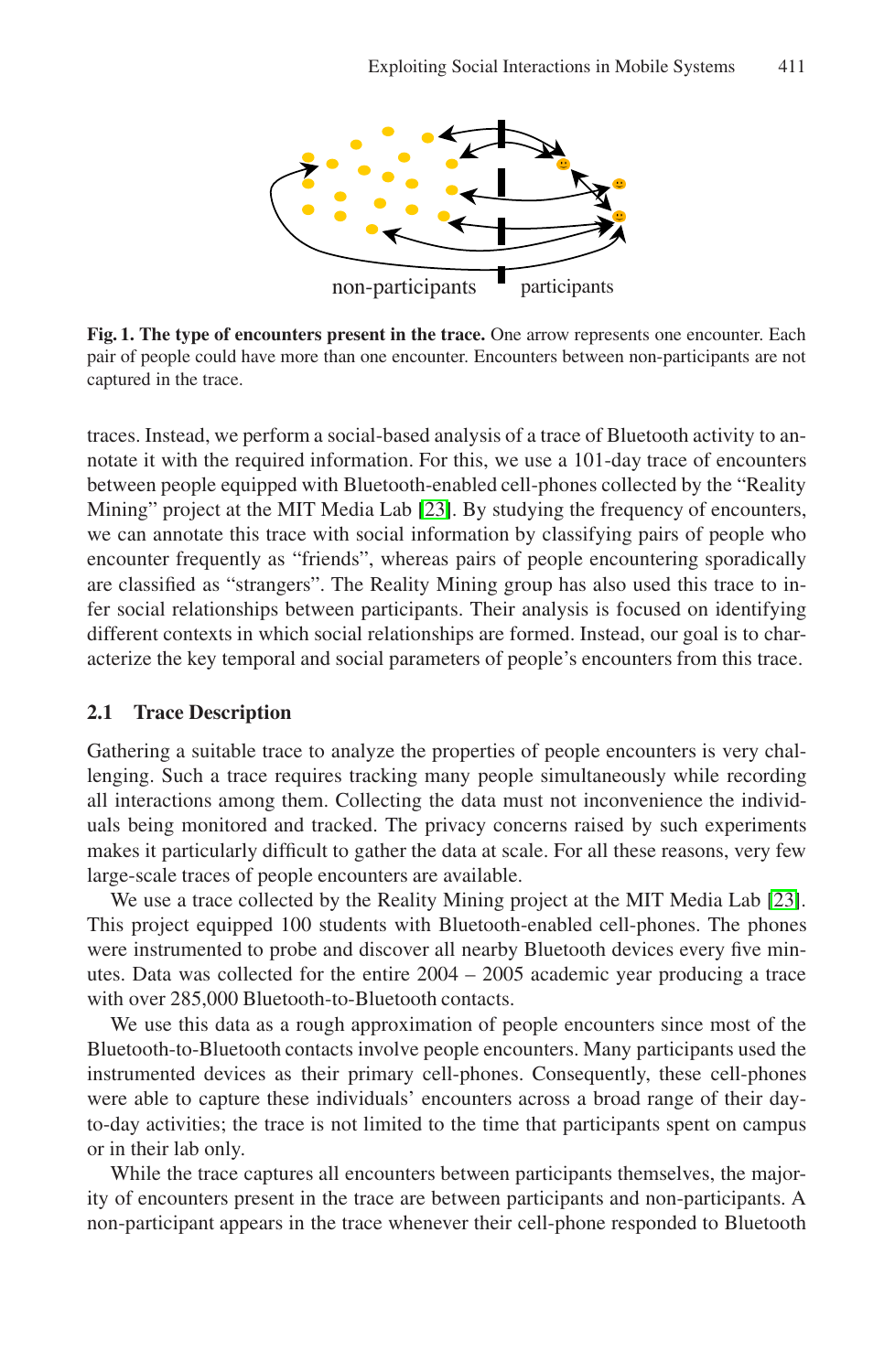**Table 1. Summary statistics for trace of people encounters, 09/08/2004 to 12/17/2004.** Each participant encounters other people, either participants or non-participants. One pair of people can encounter each other multiple times.

| data source                         | Bluetooth cell-phones      |
|-------------------------------------|----------------------------|
| trace length                        | 101 days, 0 hours, 49 mins |
| participants                        | 88                         |
| non-participants                    | 10,739                     |
| total # of encounters               | 155.321                    |
| # of pairs of people encountering   | 28,166                     |
| median # encounters per participant | 1.970                      |



**Fig. 2. The number of encounters over a two week period.** Encounters show diurnal and weekly patterns. This two week period includes a U.S. statutory holiday.

probes from a participant's instrumented phone. This data gives us only a partial view into the behavior of non-participants: we lack additional information on how they encounter each other. While all encounters with non-participants are included in the study, our analysis's findings are restricted to the set of participants only. Figure 1 illustrates the type of encounters present in the trace.

The use of only one trace in our analysis restricts the applicability of our conclusions to the general population. This problem is further exacerbated by the limited scope of the sample population; it consists entirely of students, professors, and other academic staff. We hope to validate our findings with larger scale traces conducted in a variety of contexts as they become available.

### **2.2 High-Level Trace Statistics**

In all our analysis, we use a trace of people encounters that spans the Fall school term only. Table 1 shows the summary statistics of the trace we used. The trace contains over 155K encounters made by 88 participants over 101 days. On average, there is one encounter every 7 seconds. The peak rate of encounters in the trace is 370 encounters over 10 minutes, while the longest period with no encounters reported is 4 hours and 24 minutes.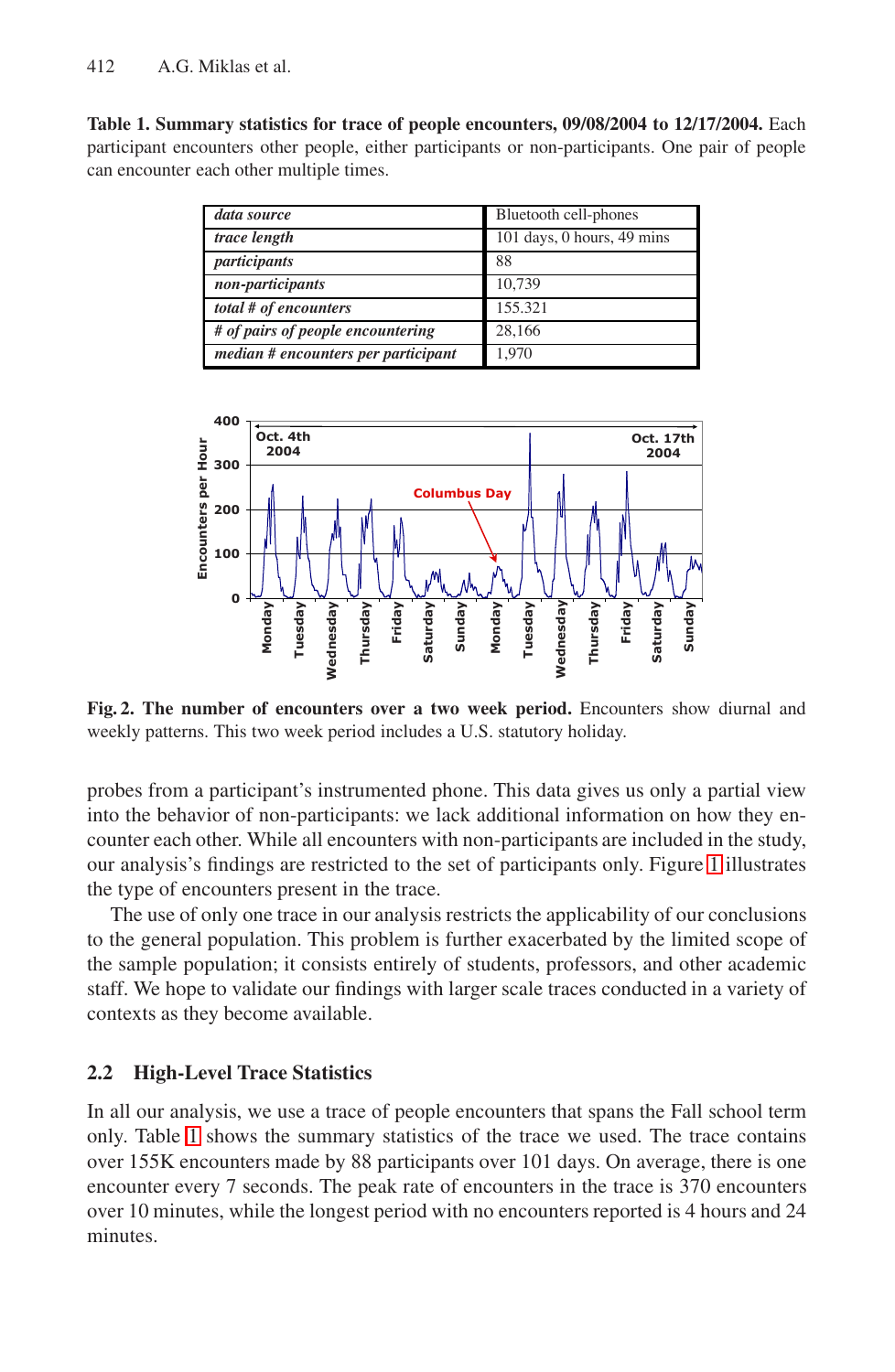

**Fig. 3. There are two types of pairs of people: friends and strangers.** (a) CDFs of number of pairs of people as a function of the pairs' encounter frequency, and (b) number of pairs and number of encounters as a function of the pairs' encounter frequency, split in two groups.

Figure 2 shows the number of encounters per hour for a typical two week period. As expected, encounters show diurnal and weekly patterns. The two week period shown includes a statutory U.S. holiday (Columbus Day) that shows the same level of activity as a typical day on a week-end. We checked the MIT school calendar; the school is officially closed during Columbus Day.

# **2.3 Two Types of People Encounters: Friends and Strangers**

We would like to investigate how people's social relations affect their encounters. For this, we use the number of days on which two people encounter as a first-degree approximation of their social relation. Intuitively, people encountering on many different days are likely to have a strong social relation (i.e., they are friends) as opposed to people who rarely encounter (i.e., they are strangers).

Figure 3a shows the percentage of pairs of people with encounters as a function of their encounters frequency. The graph shows that most pairs of people (71%) encounter on only one day. Less than 7% of pairs encounter on 10 or more days. We classify encounters into two groups: between pairs of people who encountered on fewer than 10 days in our trace, and between pairs of people who encountered on at least 10 days. We chose the value 10 days as a reasonable lower bound for the number of days on which two friends encounter in the trace if they were to meet weekly. Our trace spans 14 full weeks.

Figure 3b shows the number of pairs and the number of encounters broken down by their types: friend versus stranger encounters. While only 6.9% of pairs of people were friends, these pairs account for two-thirds (65.3%) of all encounters in the trace. This demonstrates that while most pairs of people encountering are strangers having no social relation, most encounters made are between friends. Thus, if our concern is to propagate information quickly across a mobile network, we need to focus on stranger encounters since they are rare opportunities for different people to exchange information. However, if our concern is to provide more stable and predictable network links for an application, then we must focus on friend encounters.

The stark difference between friend encounters and stranger encounters lead us to study their properties independently for much of the analysis that follows.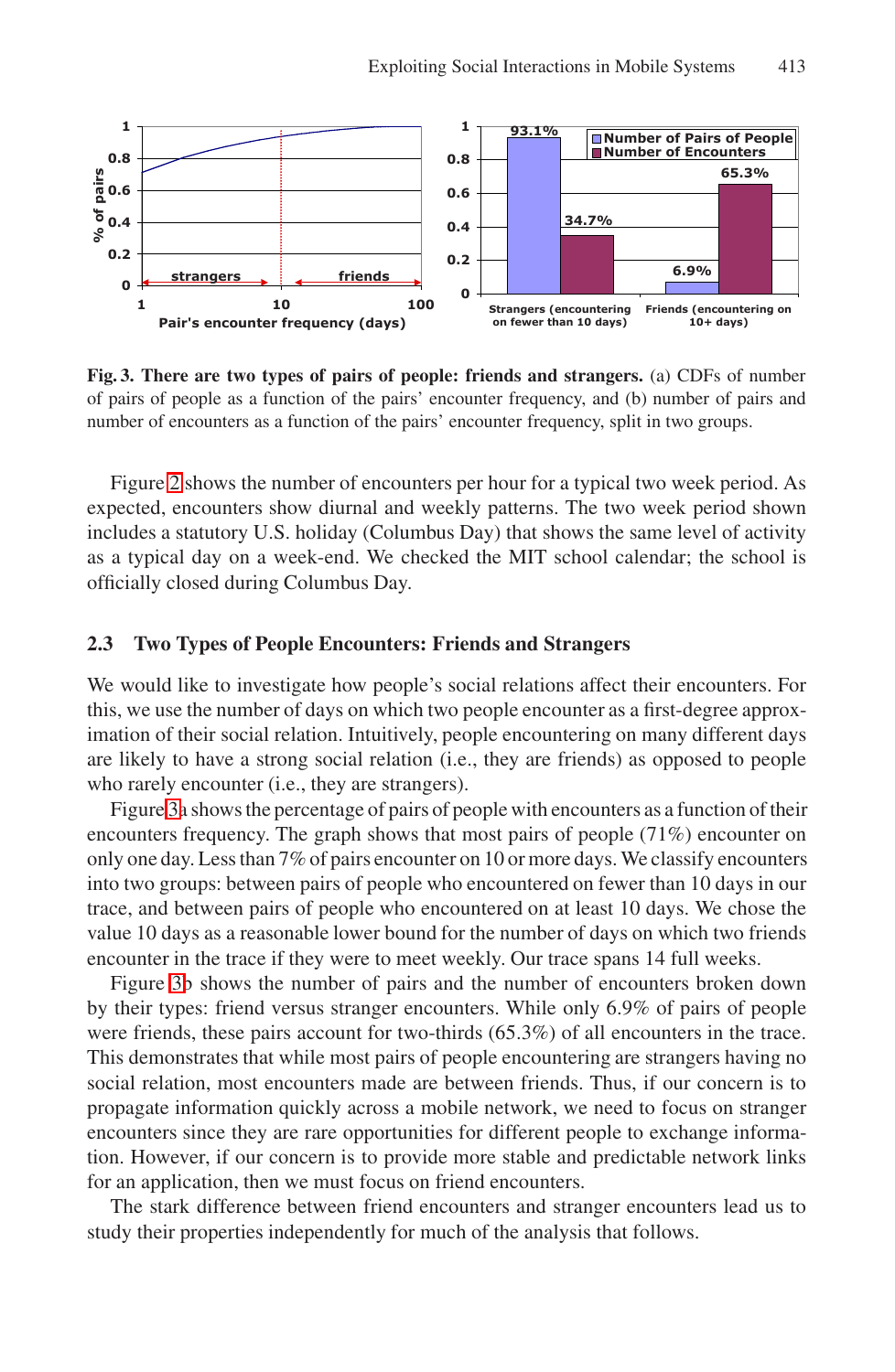

<span id="page-5-0"></span>**Fig. 4. Daily encounters.** The average number of encounters per day broken down by day-ofthe-week. People have more encounters during week days than week-end days. Two thirds of the daily encounters are with friends.

### **2.4 Weekly and Diurnal Patterns**

As previousl[y](#page-5-0) [s](#page-5-0)hown in Figure 2, people encounters present weekly and daily patterns. In this subsection, we take a closer look at the day-of-the-week and time-of-the-day effects present in the trace.

Figure 4 shows the average number of daily encounters broken down by the day-ofthe-week when they occur. While more encounters occur on week days than on weekend days, the number of encounters is roughly the same across all week days. This suggests that people's behavior is consistent across each day of the week and across each day of the week-end. Figure 4 also separates friend encounters from stranger encounters. For each day of the week, two thirds of encounters (between 61 and 68%) are friend encounters and one third are stranger encounters. Over the week-end, this behavior is more balanced, only 50 to 55% of encounters are friend encounters.

We also examine the number of daily encounters by hour-of-the-day for both week days and week-end days (these results are not graphed for lack of space.) We find that most people's encounters occur on afternoons during week days with a peak at 4:00pm. There are 50% more encounters on afternoons (2-5pm) compared to mornings (9am-12pm). The diurnal pattern of week-end days is different than that of week days: weekends have high activity during late afternoons and even late nights, but relatively little activity during mornings.

To understand whether people's encounter rates are predictable, we first calculated each participant's rate of encounters for each hour of the day. For each individual, we measured how consistent their encounter rate is during the same hour across all week days and across all week-end days. For example, we measure how often the number of encounters between 1pm and 2pm on Monday through Fridays change. We consider Saturday and Sunday separately since week-ends have a different dynamic of how people encounter. For each pair of consecutive hour slots, we compute the difference in the number of events for each individual.

Figure 5 shows the distribution of the differences of an individual's number of encounters for the same hour-of-the-day for week days and week-end days. From this graph, we can see that people's encounter rates are predictable. On average, an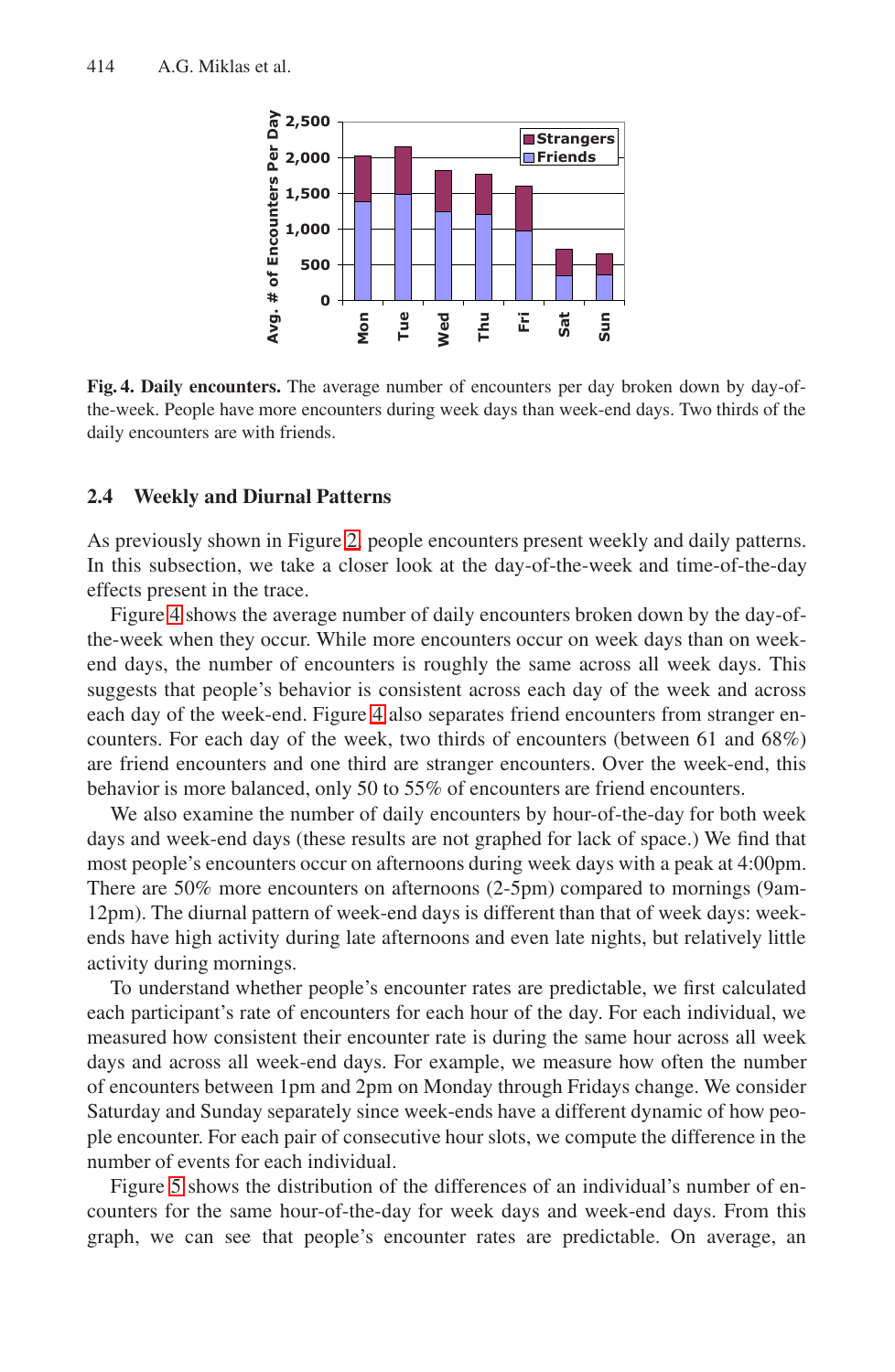

**Fig. 5. CDF of the differences of each individual's number of encounters for the same hourof-the-day for week days and week-end days.** People's encounter rates are predictable. An individual's number of encounters per hour remains the same 64% of the time Monday through Friday and 76% of the time on Saturdays and Sundays.



**Fig. 6. Distribution of the number of friends and the number of strangers for each participant, on a log-log scale.** These curves appear to follow a power-law distribution, suggesting that the friend and the stranger network graphs are scale-free. Many social networks have been previously found to be scale-free [2].

individual's encounter rate remains the same during two consecutive hour slots 64% of the time Monday through Friday and 76% [of](#page-18-4) the time on Saturdays and Sundays. Also, the changes in the rate between consecutive hour slots are very small; this rate changes by more than 5 encounters less than 7% of the time. These results show that people's encounter rates are very predictable during the same hour of the day.

# **2.5 The Friend and the Stranger Networks Are Scale-Free**

Many social networks have been previously found to be scale-free [2]. One of the distinguishing characteristics of scale-free networks is that their node degree distribution follows a power-law relationship  $P(k) = k^{-\gamma}$ . In power-law networks, a small number of nodes are highly connected, while most nodes have low connectivity.

Figure 6 shows the distributions of the number of friends and the number of strangers encountered by the 88 participants on a log-log scale. Both curves appear to follow a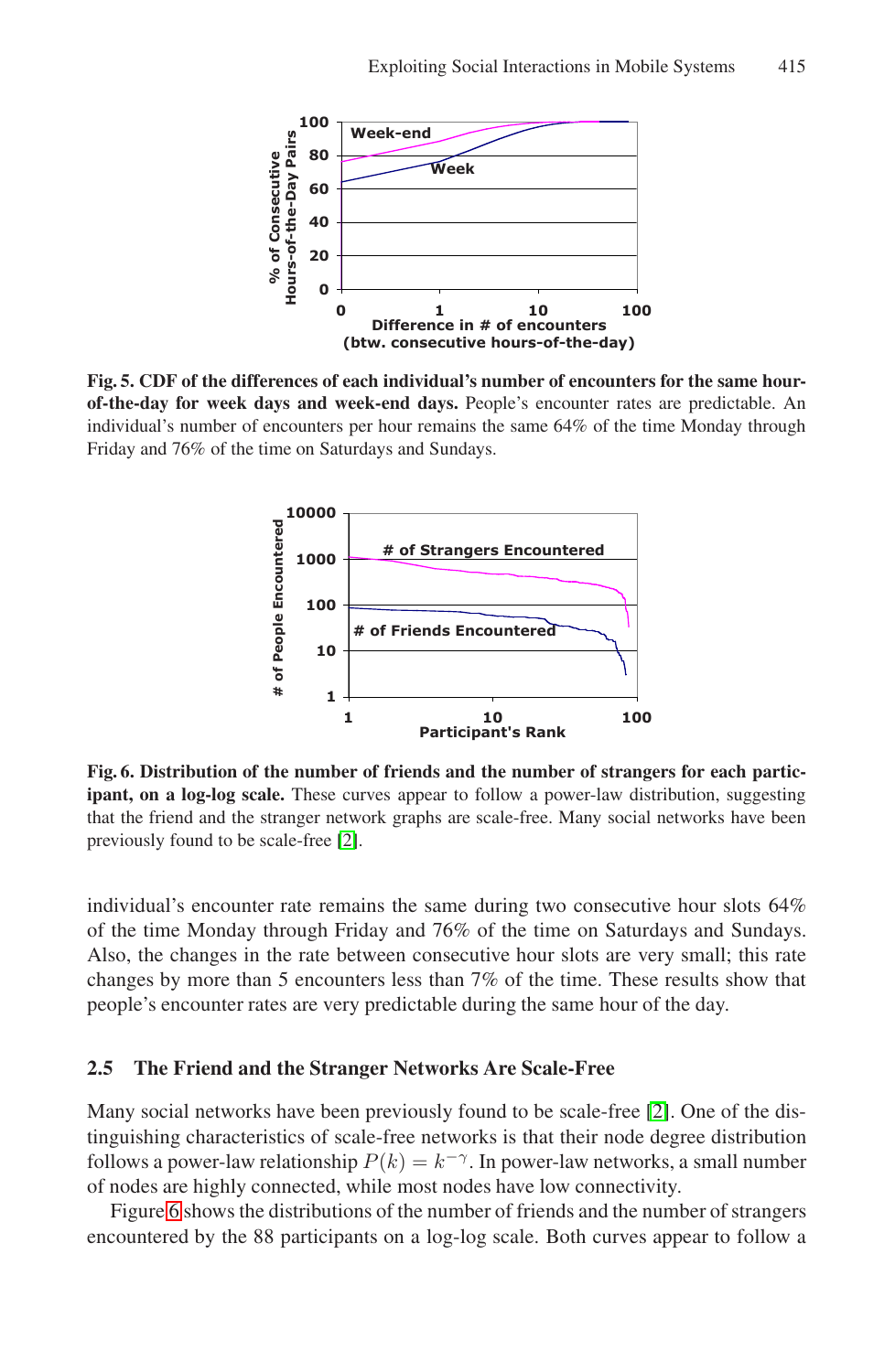

**Fig. 7. Distribution of Jaccard's coefficients between the neighbor sets of the friend and the stranger networks, respectively.** We use the Jaccard's coefficient to measure the similarity between the encounter sets of two people. The data shows that the friend network has more similar neighbor sets than the stranger network. This suggests that the friend network is more clustered than the stranger network.

similar power-law distribution for most participants (a power-[law](#page-18-4) distribution appears as a straight line on a log-log plot). We further examined these curves' tails since they do not seem to follow a power-law distribution. We found that many of these participants are not fully active over the entire trace duration; we believe that their lack of activity makes them encounter fewer friends and fewer strangers, respectively.

# **2.6 The Friend Network Has High Local Clustering**

Many social networks have been shown to have a high local clustering coefficient [2]. In this section, we examine whether the friend and the stranger networks are highly clustered.

Unfortunately, the trace methodology prevents us from measuring the clustering coefficient in both the friend and the stranger networks. While we have full information about participants, we lack complete information about their friends or their strangers. Instead, we measure the similarity of the participants' neighbor sets in these two networks. We use the Jaccard's coefficient to measure similarity as a first order approximation of the degree of clustering present in these networks. The Jaccard's similarity coefficient of two sets is the size of their intersection divided by the size of their union  $-J(A, B) = |A \cap B|/|A \cup B|$ . Two identical sets have a Jaccard's coefficient of 1, and two completely disjoint sets have a coefficient of 0.

Figure 7 shows the distribution of the Jaccard's coefficient for all pairs of friends and strangers in our data. The data suggests that there is a substantial difference between these two networks. In the friend network, the neighbor sets appear similar, with a median Jaccard's coefficient of 0.43, over five times higher than the median Jaccard's coefficient of the stranger network (0.08). In the friends graph, over 90% of all pairs have more similar neighbor sets than almost all (95%) pairs of strangers.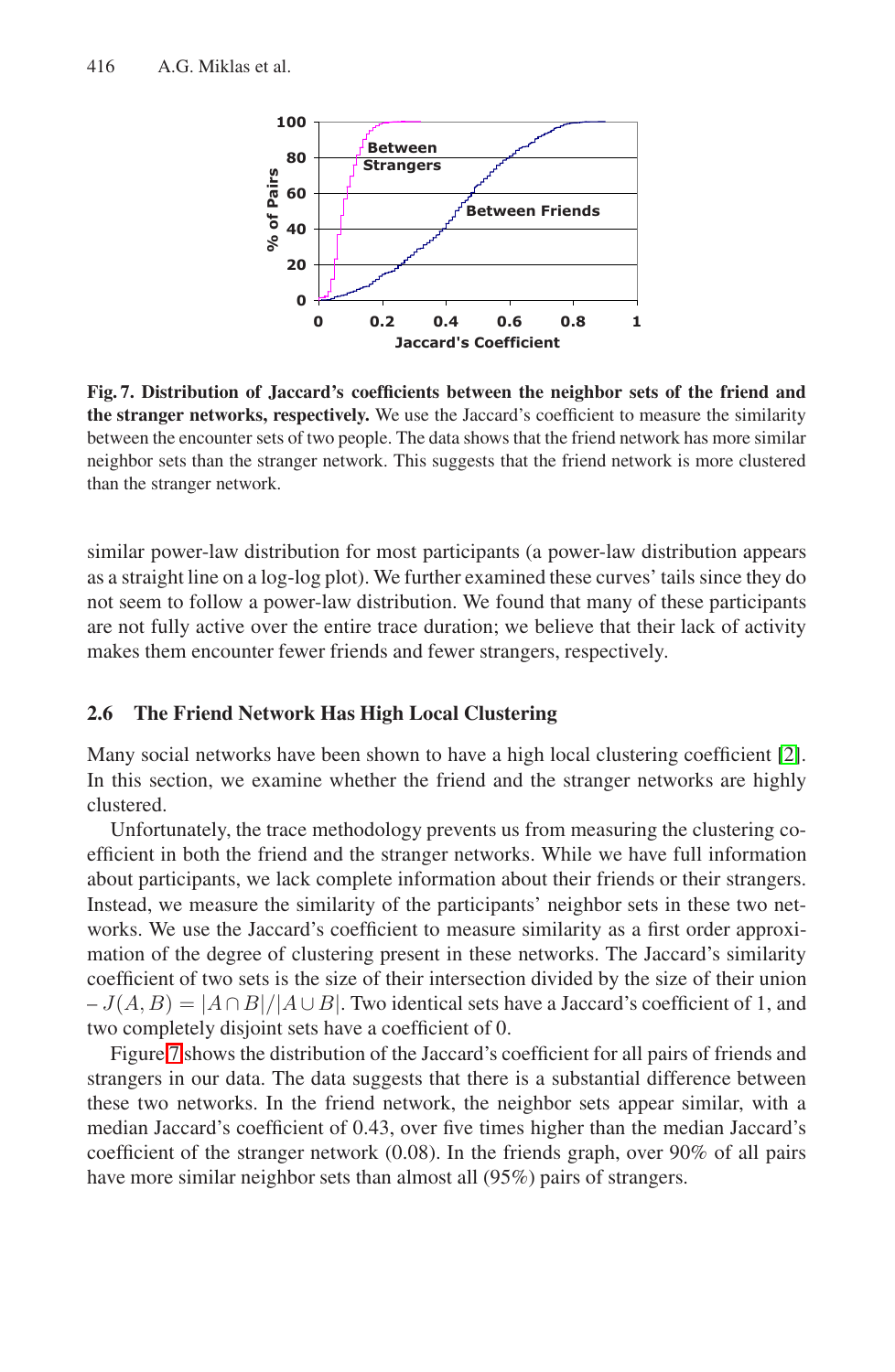# **2.7 Summary**

This section used trace data to identify key properties of people encounters. From this data, we find several important observations:

- While most pairs of people encounter sporadically, most encounters are generated by pairs of people encountering often. This suggests the presence of two types of encounters in the data: encounters between friends and encounters between strangers.
- People encounters are driven by diurnal and weekly cycles. Once we account for time-of-day and day-of-the-week effects, the number of encounters of an average person is consistent. People's encounter rates are predictable during the same hour of the day for week days and week-end days.
- <span id="page-8-0"></span>• Both the friend and the stranger graphs are scale-free. The node degree distribution in these networks follow a power-law distribution, suggesting that while few nodes have many friends (or strangers), most nodes have few friends (or strangers, respectively).
- In the friend network, the participants' neighbor sets are similar, where in the stranger network, they are not. This suggests that the friend network has a high degree of clustering.

# **3 A Social Networking-Based Simulator of People's Encounters**

The premise of our work is that the performance of mobile applications and protocols can improve if they incorporate information about people's social relations. This section presents a simulator of a mobile environment that enables us to explore our premise. Our simulator captures key social and temporal aspects of mobile environments, such as friend encounters, stranger encounters, and how the number of encounters varies with the time-of-the-day and the day-of-the-week. From these parameters, it produces a large-scale [sy](#page-18-3)nthetic trace of people encounters over time.

# **3.1 Simulator Description**

As previously discussed, a person's friend encounters are different from their stranger encounters in important ways. To capture this distinction, our simulator uses two different models to generate friend and stranger encounters. We use the Watts-Strogatz small[w](#page-18-5)orld model [33] when generating encounters between friends, while we use a version of the Barabasi scale-free model [3] when generating encounters between strangers.

The Watts-Strogatz small-world model captures the high clustering property specific to the friend social networks. A clustered friend graph preserves the transitive nature of friendships: an individual's friends must be related to each other in a realistic manner. Our simulator captures this transitive nature of friendships: if A and B are friends, and B and C are friends, then the probability of A and C being friends is higher than a random chance. This transitivity property of friendships is important to the flow of information in social networks [9].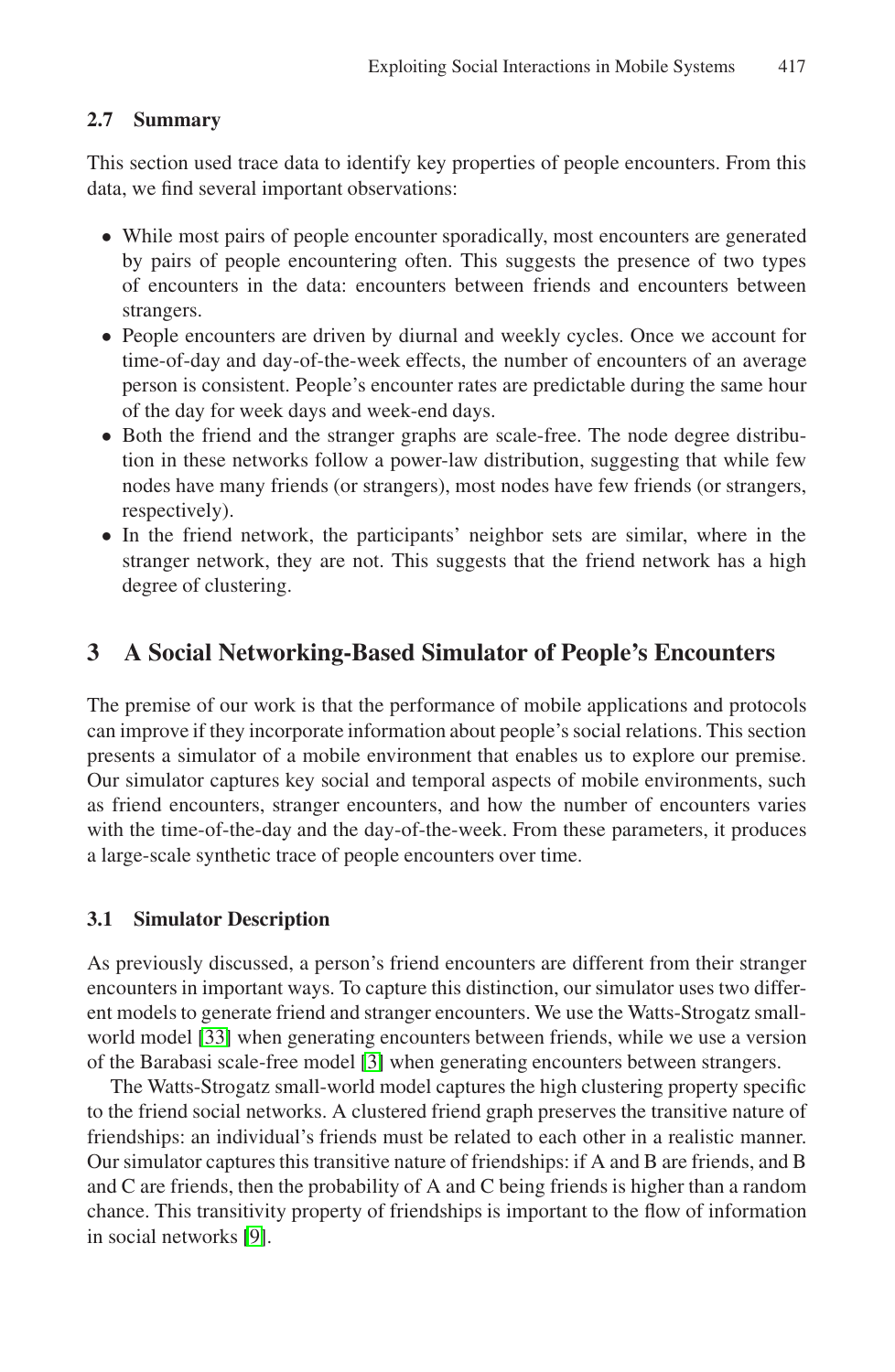| Table 2. Simulator structure and notation. These parameters' settings reflect the values seen |  |  |
|-----------------------------------------------------------------------------------------------|--|--|
| in the trace we analyzed.                                                                     |  |  |

| Symbol           | Meaning                                                                                  | <b>Base value</b>                                                                                                                                |
|------------------|------------------------------------------------------------------------------------------|--------------------------------------------------------------------------------------------------------------------------------------------------|
| $\boldsymbol{N}$ | # of nodes                                                                               | 20,000                                                                                                                                           |
|                  | # of friends per node (Watts-Strogatz)                                                   | 20                                                                                                                                               |
| $\alpha$         | Zipf parameter for stranger encounters'<br>distribution                                  | 1 1 2 9                                                                                                                                          |
|                  | probability of encountering a friend                                                     | 63.1%                                                                                                                                            |
| week day         | hourly rate of encounters (vector with 24<br>values one for each hour of a week day)     | $(0.1, 0.06, 0.06, 0.04, 0.05, 0.06, 0.03, 0.02, 0.07, 0.5, 1.03, 0.97, 1.58, 1.37, 1.52, 1.73, 1.76, 1.37, 1.62, 0.76, 0.46, 0.37, 0.24, 0.15)$ |
| week-end<br>dav  | hourly rate of encounters (vector with 24<br>values one for each hour of a week-end day) | $(0.15, 0.15, 0.09, 0.03, 0.02, 0.03, 0.02, 0.02, 0.05, 0.06, 0.08, 0.16, 0.19, 0.3, 0.34, 0.34, 0.33, 0.31, 0.19, 0.29, 0.26, 0.25, 0.2, 0.18)$ |

The Watts-Strogatz model places  $N$  nodes on a ring and connects each with  $K$  of its neighbors  $(K/2)$  on each side). To randomize the graph, each edge is rewired to a random node with a small probability. The resulting graph has a small average path length and a high clustering coefficient relative to a completely random graph with the same number of nodes and edges, as desired [33]. When the simulator generates a friend encounter, it selects a node at random and then selects another node at random from the first node's set of friends. An encounter will then be generated between these two nodes. Each node's friend set remains fixed over the course of the simulation, since the friend network is not altered on[ce](#page-18-3) the simulation begins to run.

This model's main limitation is that the nodes' degree distribution is not a power-law, but more similar to that of a regular graph. Several extensions to this model address this limitation [15,11,8]; we plan to examine more sophisticated small-world models in future work. However, since friends on average compose less than 7% of each individual's unique contacts, the overall degree distribution of the encounter network is driven almost entirely by stranger encounters.

We generate stranger encounters using an approach inspired by the preferential attachment model proposed by Barabasi et al. [3]. Barabasi's model grows a scale-free network by adding one node at a time. Each new node attaches itself to a fixed number of existing nodes with a probability proportional to each existing node's degree. Although each node enters the network with a fixed number of edges, the node may acquire additional edges as new nodes link to it when they are added to the network. One side-effect of Barabasi's model is that the last opportunity for two nodes to be linked by an edge is when the second node of the pair is added to the network. Once added without a link between them, two existing nodes can never encounter each other.

Our simulator makes a small modification to this model. Instead of growing the network one node at a time, it assumes a closed population. Each node is pre-assigned a Zipf-based popularity score that determines the probability of selecting this device when generating stranger encounters. The Zipf law is a type of a power-law commonly found in nature. To generate a stranger encounter, the simulator randomly selects two nodes with a probability proportional to their respective Zipf scores. An encounter will then be generated between these two devices. The simulator is careful not to pick a pair of friends when generating a stranger encounter.

Our method of generating stranger encounters ensures that at any time, the probability of two nodes meeting each other in a stranger encounter is non-zero, except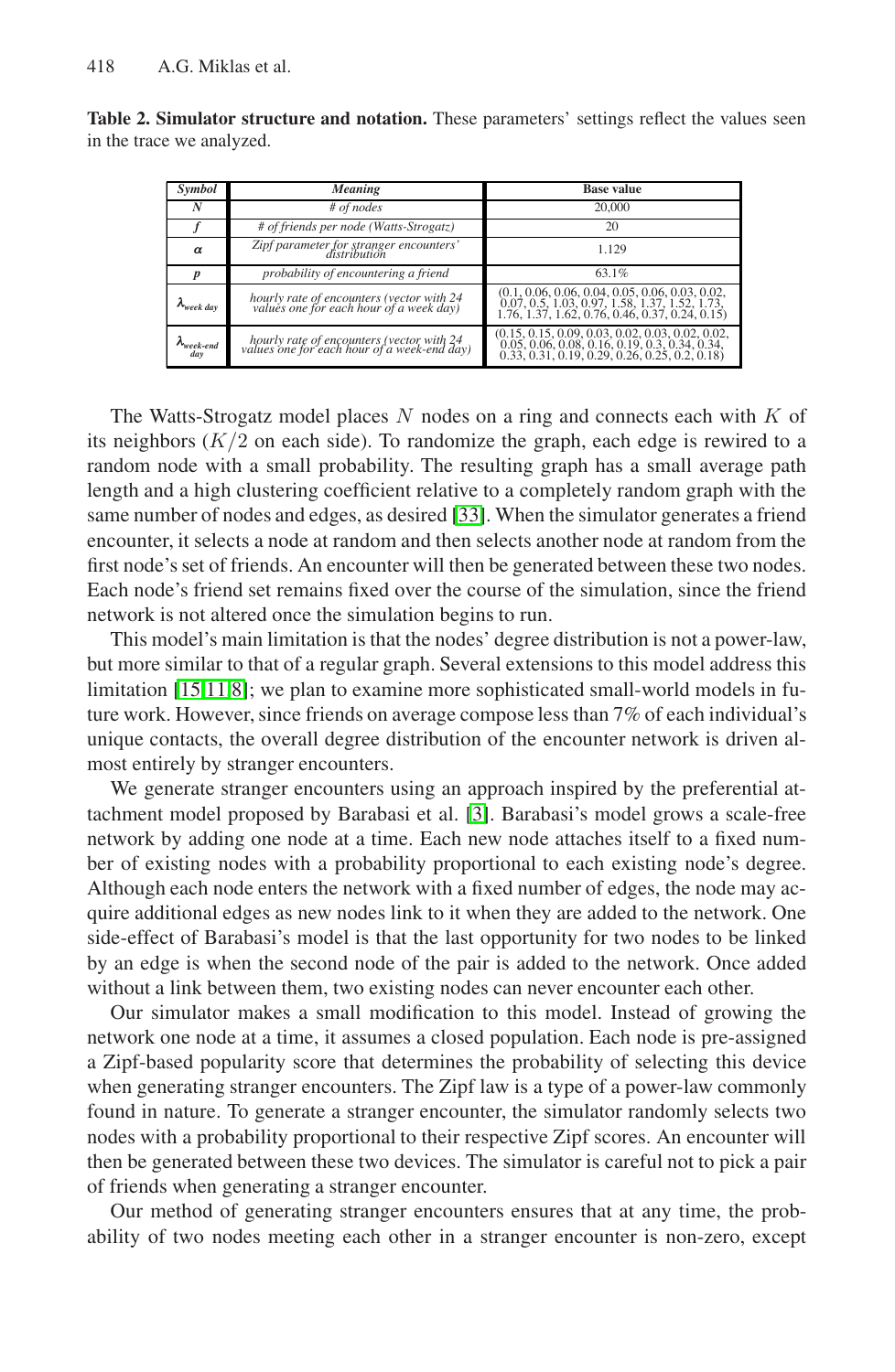<span id="page-10-0"></span>

**Fig. 8. Encounters produced by our simulator.** The number of encounters per hour for all 20,000 people on the left, and the number of encounters for one specific person on the right. Since the number of encounters per hour is fixed (based on the hour of the day), each week day and each week-end day appear indistinguishable on the left. However, individual persons do not have cyclical behaviors. On the right, we show how an average person's number of encounters per hour varies.

when the two nodes are friends. While in the long-run this violates the power-law property of nodes' degrees, we believe that it captures adequately the behavior of a closed population: in a fixed set of people, everybody eventually meets everybody else. However, we never experience this saturation regime in any of our simulations.

Table 2 summarizes the parameters used in our simulations. We use our simulator to generate a two week synthetic trace of encounters. We chose parameter values from a two week period of the MIT Reality Mining trace. We do not simulate the encounters' durations and we assume a fixed number of people in the system. Our simulator generates requests as follows. On average, 63.1% of a person's daily encounters are with friends and 36.9% with strangers. To generate an encounter, our simulator creates a friend encounter with probability 0.631 and a stranger encounter with probability 0.369. We hypothesize that the underly[in](#page-10-0)g stranger popularity is driven by Zipf's law. We estimated the Zipf's parameter from a two week portion the trace to be  $\alpha = 1.129$ . The encounter rates vary according to the time-of-the-day and the day-of-the-week. Since the number of encounters remains constant on an hourly basis, we use 24 hourly rates during a week day and another 24 hourly rates during a week-end day.

Despite our ability to estimate many of the input parameters from the trace data, it is not possible to directly estimate  $N$  (the number of people) with any confidence. For that reason, we leave  $N$  as a free parameter, adjusting it to obtain as tight a correspondence between the simulator and the data trace as possible. Figure 8 illustrates the encounter patterns captured by our simulator.

# **3.2 Simulator Validation**

Our simulator's main goal was to capture the specific characteristics of friend and stranger encounters. Many of these properties are built-in: the rate of encounters, the fraction of friend versus stranger encounters, the heavy-tailed distribution of friend and stranger popularities, and the heavy clustering of the friend network. We validated our model by measuring the speed of information propagation in our synthetic trace and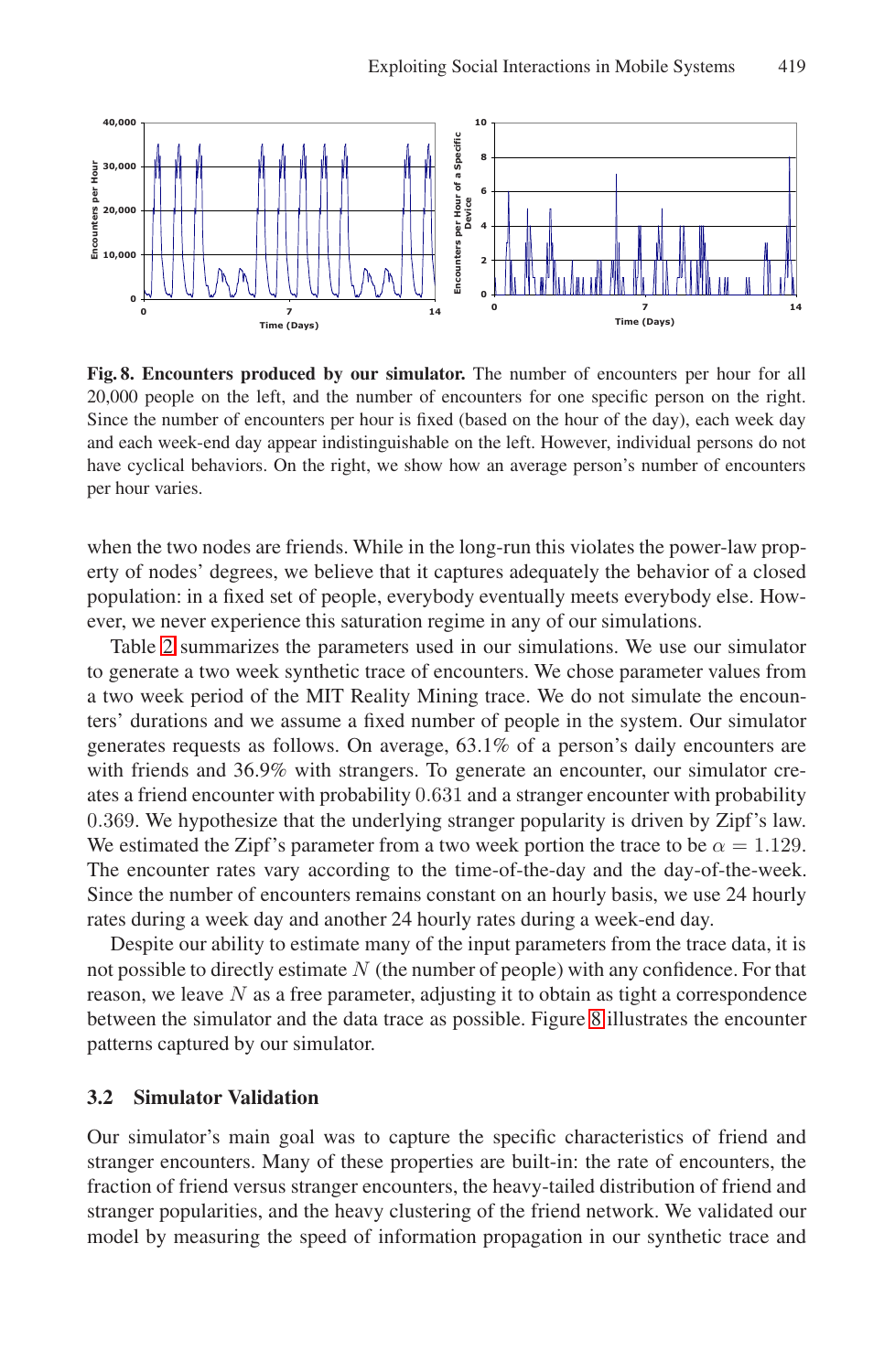

**Fig. 9. Predicted versus measured flow of information in a restricted trace.** The speed of information flow in the network is reflected in the curves' slopes. The synthetic curve's characteristics are close to the real data trace's characteristics.

comparing it to the data trace. The data trace is restricted; it does not capture encounters between non-participants. In contrast, our synthetic trace captures all encounters between all people. To match the data trace's environment, we selected a set of nodes from our synthetic trace to serve as our instrumented participants. We matched the number of participants selected to the two week Reality Mining trace we used to parameterize our model. We did not choose the participants randomly. Instead, we chose a subgraph in the friend network and we marked all nodes as participants in our validation experiment. In this way we ensured that participants have strong friendship ties among them, similar to the the data trace's participants, who come from a single environment and are likely to be socially related.

Next, we removed all encounters between unselected nodes in our synthetic trace since these correspond to encounters between non-participants. Thus, we were able to produce a synthetic trace with an experimental restriction similar to the original trace. We used the number of encounters in our restricted synthetic trace to calibrate how to scale up the rate of encounters in our simulator. Initially, we scaled up the rate of encounters linearly with the size of the population. However, this led to an unrealistically high number of encounters. Instead, we calibrated the scaling factor so that the number of encounters in the restricted synthetic trace matches the number of encounters in the real trace. The same scaling factor also led to an accurate distribution of encounters between participant-to-participant and participant-to-non-participant encounters.

<span id="page-11-0"></span>Figure 9 shows how information propagates through our restricted synthetic trace and through the original trace. For this, we simulated how a message sent by a random participant spreads through the network over time. When the total number of people in the simulation  $(N)$  is set to 20,000, the rate of information propagation in the synthetic network is close to the real trace.

# **4 Exploiting Social Interactions in Mobile Systems**

In this section, we use our social networking-based simulator to investigate the potential benefits of using social networking information to three mobile systems: (1) the performance of DTN routing protocols, (2) slowing down the propagation of mobile worms,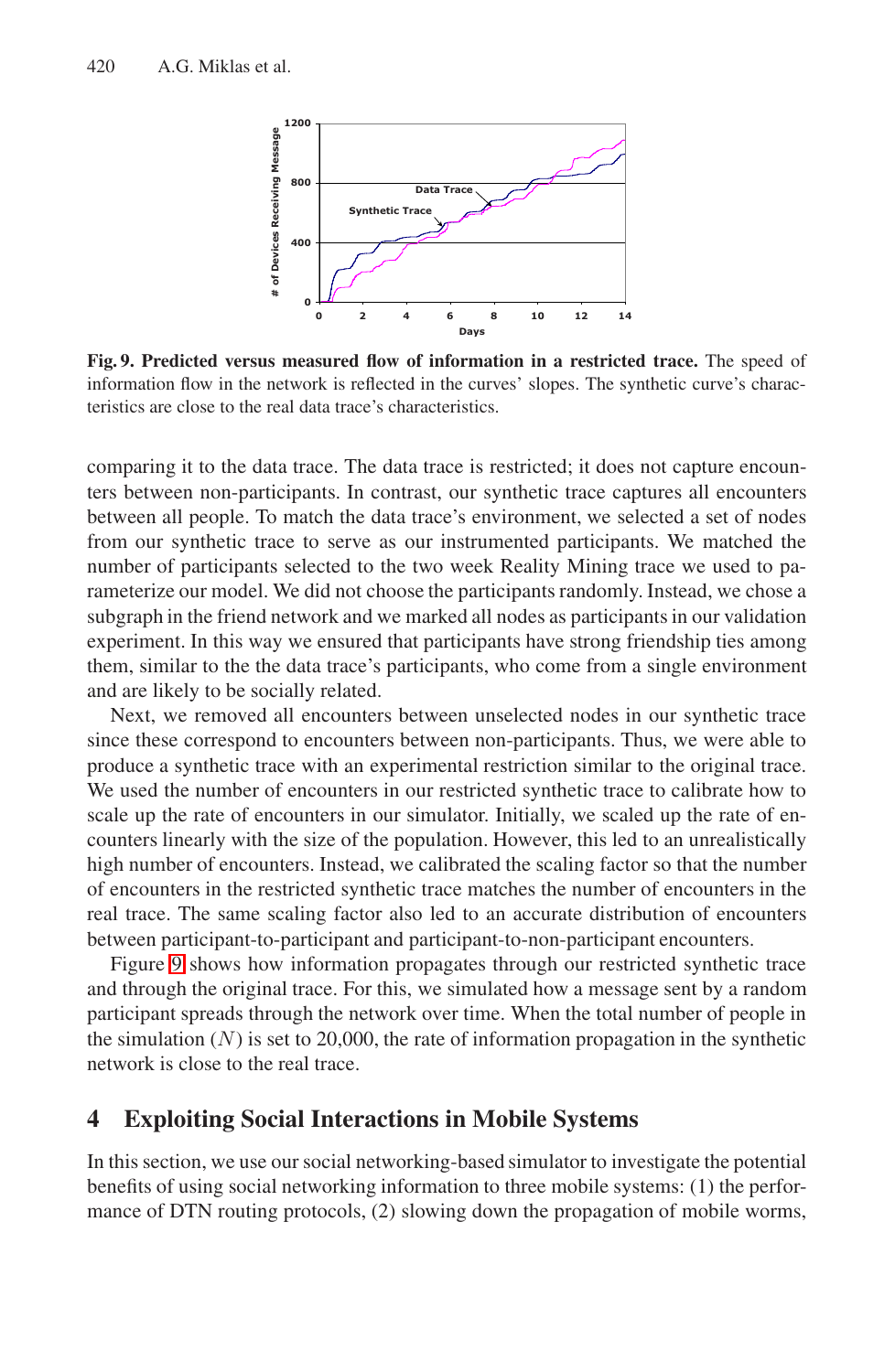and (3) improving the query hit rate of a mobile file-sharing application. We examine each of these applications in turn.

### **4.1 Routing in Delay Tolerant Networks (DTN)**

In this section, we examine the performance of DTN routing protocols from a social networking perspective. After presenting a brief primer on DTN routing protocols, we study their performance in the presence and in the absence of social information. Our findings will show that, by using social information, routing protocols can achieve substantial performance gains.

# **A Brief Primer on DTN Routing**

Various DTN routing protocols make different assumptions about the knowledge available to network nodes. While some assume that nodes have no knowledge about the state of the network, others assume that nodes have access to different types of information, such as the topology of the network, the average time between successive encounters [of t](#page-18-6)wo nodes, who the congested nodes are, or the network traffic matrix [14].

Most protocols assuming no knowledge about the network are based on epidemic routing [14,31,26]. These algorithms are optimal – they *always* deliver the message over the *shortest* available path. They are also well-understood and relatively easy to imple[men](#page-18-6)t and deploy. Although optimal, epidemic routing is expensive and unscalable since a message can potentially reach all nodes in the network.

To control the flooding of packets, epidemic protocols typically associate a timeto-live field with each packet or they restrict their forwarding decisions. For example, in the First Contact protocol [14], a node only forwards along the first available link. While these techniques reduce the cost of epidemic routing, they also reduce the protocols' performance, and they sometimes fail to deliver the packet. In fact, the First Contact protocol has been known to perform poorly in general since the chosen nexthop is essentially random [14]. In summary, the DTN routing protocols that assume no knowledge about the network perform poorly: they are either unscalable in practice (uncontrolled epidemic routing) or their delivery success rates are low (first contact routing)  $[16]$ .

Other DTN routing protocols assume some knowledge about the state of the network [19,14,16,30]. All these protocols try to compute shortest paths to the destination assuming that certain network information is available. Some assume little extra information, such as the average waiting time until the next contact for an edge, while others assume that all nodes know the entire network topology at all times. The performance of these DTN routing protocols varies depending on the amount of information available and the network dynamics. A comprehensive evaluation of these protocols for several DTN scenarios is presented in [14].

# **Incorporating Social Networking in DTN Routing**

Social information is another type of information that is often readily available to nodes in a DTN scenario. This information can help DTN routing protocols make more informed decisions to whom to forward a specific message. For example, when routing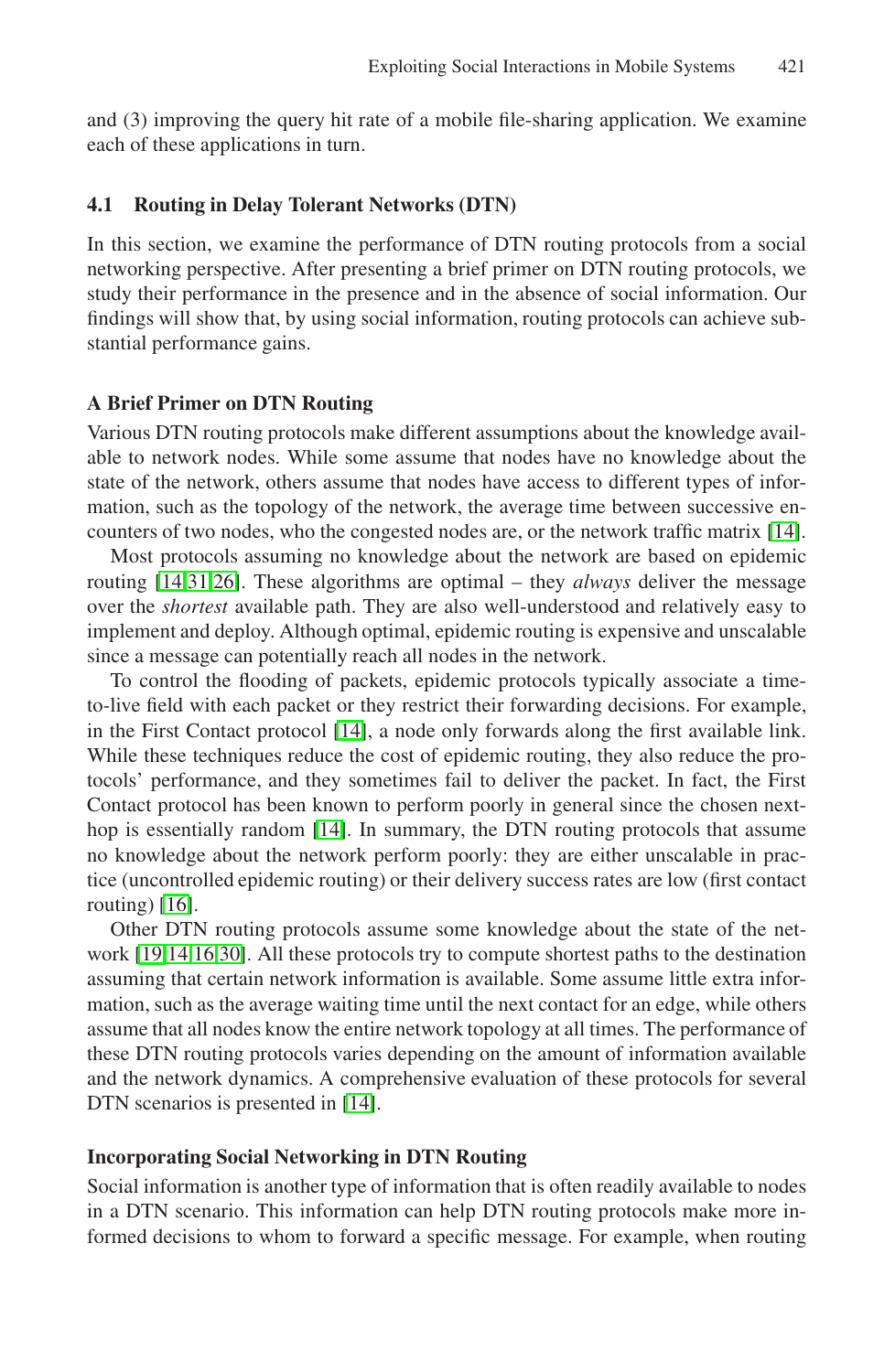<span id="page-13-0"></span>

**Fig. 10. The performance of DTN routing protocols.** In the "direct contact" protocol, the sender does not forward the message to any intermediary; instead it waits to encounter the destination. In "forward-to-k-persons/friends", the sender forwards the message to the first k persons (or friends). The sender and the intermediaries do not subsequently forward the message unless they encounter the destination. "Forward-to-all" forwards to all persons encountered by the sender. Epidemic routing floods the message to all nodes. On the left, the distribution of a message's delivery times between 100 pairs of random people is shown. On the right, the same distribution between 100 pairs of friends is shown; in this experiment, all forwarding decisions are restricted to friends only. The routing protocols perform significantly better in the presence of social information.

[b](#page-19-3)etween friends, a protocol could prefer selecting intermediaries who are friends with either the source or the destination. Friends are more likely to be clustered and to encounter one another. To quantify the performance of incorporating social networking in DTN routing, we used our simulator to evaluate several protocols in the presence and in the absence of social information.

While we evaluated a suite of DTN protocols, in this paper, we present only four protocols: "direct contact", "forward-to-1-person", "forward-to-2-persons", and "forward-to-all" [32]. In "direct contact", the sender does not forward the message to any intermediary; instead it waits to encounter the destination. In "forward-to-1 [pers](#page-13-0)on", the sender forwards the message only to the first person encountered. There is no subsequent forwarding; the message is delivered only when the sender or the intermediary encounters the destination. The "forward-to-2-persons" works similarly, the sender forwarding to the first two persons encountered. Finally, in "forward-to-all" the sender forwards the message to all persons it encounters. Note that this is different than epidemic routing, since in "forward-to-all", none of the intermediaries forward to any nodes other than the destination. We also implemented the optimal, epidemic routing protocol to serve as a baseline of comparison.

On the left, Figure 10 shows the distribution of delivery times of 100 messages sent between 100 pairs of people randomly chosen. With epidemic routing, all messages are successfully routed in less than 16 hours. However, the cost of epidemic routing is immense: over half a million messages are being forwarded throughout the network. On the other hand, the other four DTN routing protocols perform very poorly. In two weeks, "direct contact" is unable to deliver even one single message.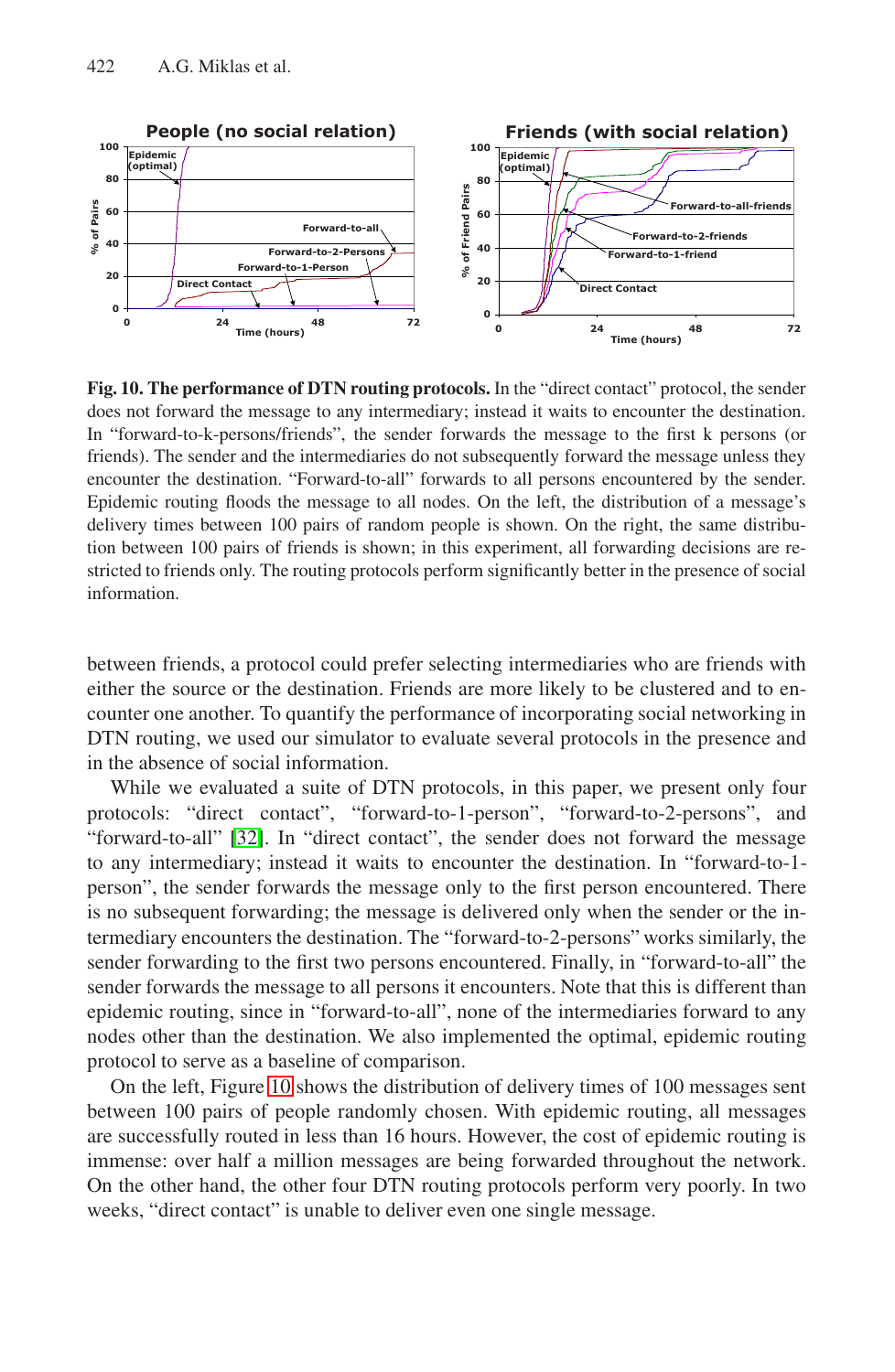On the right, Figure 10 shows how these routing protocols perform in the presence of social information. For this, the simulator selected 100 random pairs of friends and it restricted all the protocols to only forward to a friend of the source or the destination. To capture the optimal delivery times, we left the epidemic routing protocol to forward to any person. As Figure 10 shows, "direct contact" delivers 50% of the messages in less than 19 hours, taking only an extra 7 hours over the optimal epidemic routing protocol. Forwarding to one friend reduces the delivery times of half of the messages by two hours and 45 minutes, and forwarding to two friends adds an additional two hours of savings to the delivery times. By forwarding the message to all friends of the source or the destination, 98% of all messages are delivered in less than 17.5 hours. These routing protocols' performance is close to optimal without the huge overhead of flooding the entire network – each message is forwarded a small number of times only, at most on the order of the number of friends of the source and the destination. We also evaluated these protocols when routing between people with no social relation and forwarding to the source or the destination's friends; the protocols' performance is much more modest.

In summary, our findings show that social information leads to substantial performance gains for DTN routing protocols. While our experiments only separated friend from stranger encounters, we believe that a more refined treatment of social information (e.g., identifying social groups and social behavior) is likely to further improve these protocols' performance. We plan to investigate this in future work.

### **4.2 Slowing the Spread of Worms**

In this section, we examine whether [fir](#page-18-7)[ewa](#page-18-8)lls that discriminate between traffic sent by friends and traffic sent by strangers can slow down the propagation of a worm in a mobile network. We use the propagation speed of a worm infection as a lens to measure the effectiveness of firewall rules based on social networking.

The research community has already started to investigate the feasibility and the propagation dynamics of worms in mobile networks [5,6,34,29]. While no large-scale mobile worm outbreak has been reported so far, several reports of worms spreading over the Bluetooth protocol in a cell-phone environment exist [7,12]. The consequences of a malicious program infecting a large number of cell-phones can be disastrous. For example, such a worm could launch a DoS attack by overloading a segment of the cellular network. Similarly, a spyware program infecting cell-phones could collect personal information. By slowing the propagation of a worm in a mobile network, security experts can have more time to create and distribute a software patch repairing the vulnerability exploited by the worm.

An effective way of slowing the propagation of a worm is to firewall devices to prevent them from receiving traffic from all other devices. While such a measure would be very effective, this solution is also unappealing – it will prevent devices from using their radio interfaces for legitimate applications. Instead, a firewall that allows traffic only from a select set of devices could greatly slow the spread of a worm but allow many applications to function normally. For example, a firewall that accepts traffic only from friends would not prevent people from using their devices to exchange data with people they know. In this way, several applications, such as exchanging chat messages or files with friends, can still function in the presence of such firewalls.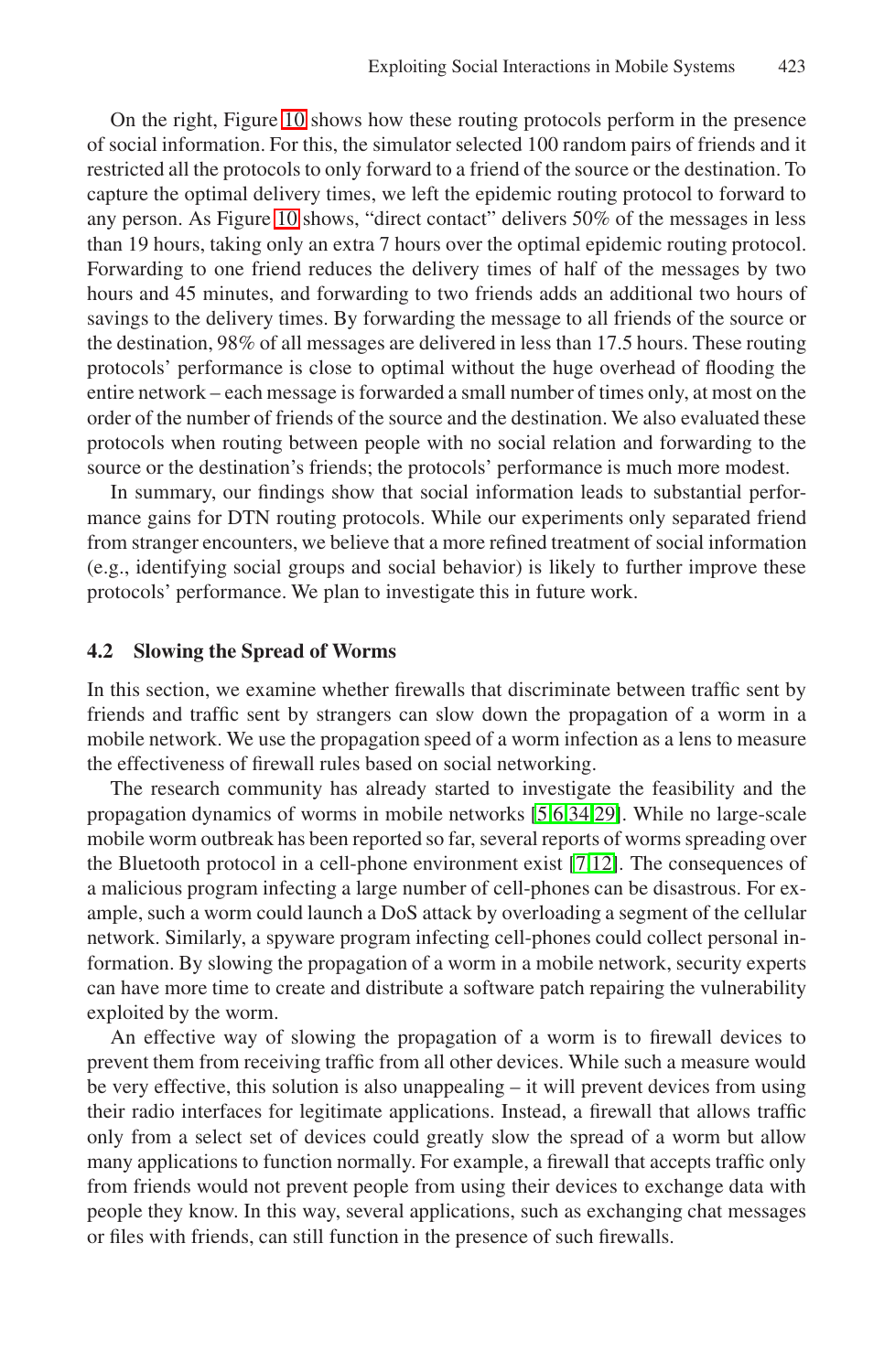

**Fig. 11. The propagation of a mobile worm over time.** In this experiment, 5% of devices (out of 20,000) are vulnerable. The rate of infection is presented when no firewalls are present in the system and when 30% of vulnerable nodes (1.5% of the entire population) are firewalled. We show the results when running a firewall rejecting all traffic and when running a firewall rejecting traffic from strangers only. The two firewalls are almost as effective suggesting that social based firewalls can provide a good compromise between preventing a [worm](#page-19-4) [fro](#page-19-5)m infecting devices and allowing some network applications to still function.

We use our simulator to investigate the effectiveness of such firewalls in a mobile network. In our experiments, a worm outbreak occurs by initially infecting one randomly chosen node. We randomly select 5% of the population to be vulnerable; our fraction of vulnerable devices is low since the most virulent known worms, such as Internet worms, only infected a relatively small fraction of all Internet nodes [25,24]. We select 30% of the vulnerable devices (1.5% of the entire population) to be equipped with a social networking firewall. We measure the number of infected devices with and without social networking firewalls.

Figure 11 shows our results. Without a firewall, a worm can infect half of the vulnerable devices in 9.5 days. While the worm does not propagate very quickly for the first five days, over 30% of vulnerable devices are infected in one week. The rate of propagation is also influenced by the network's temporal properties – the worm "slows-down" during nighttime, but it then resumes a quick infection pace on the next day.

Even when a small fraction of devices (1.5%) turn on a social networking firewall, the worm infection slows down significantly. Only a small fraction of vulnerable devices (10%) are infected in the first week of the outbreak. It takes over two weeks to infect half of the vulnerable devices, a delay of over five days when compared to the time it takes to infect half of the population in the absence of such firewalls. The effectiveness of the social networking firewall is almost close to optimal – a perfect firewall would only prevent an additional 27 devices from becoming infected in one week.

These results suggest that social networking firewalls can slow down the spread of a worm allowing for extra time to distribute a patch to the uninfected but still vulnerable devices. At the same time, devices running such firewalls can continue to use the network to communicate with their friends. These findings show that social networking firewalls can provide an attractive solution to both users and security experts in the face of a large-scale worm outbreak.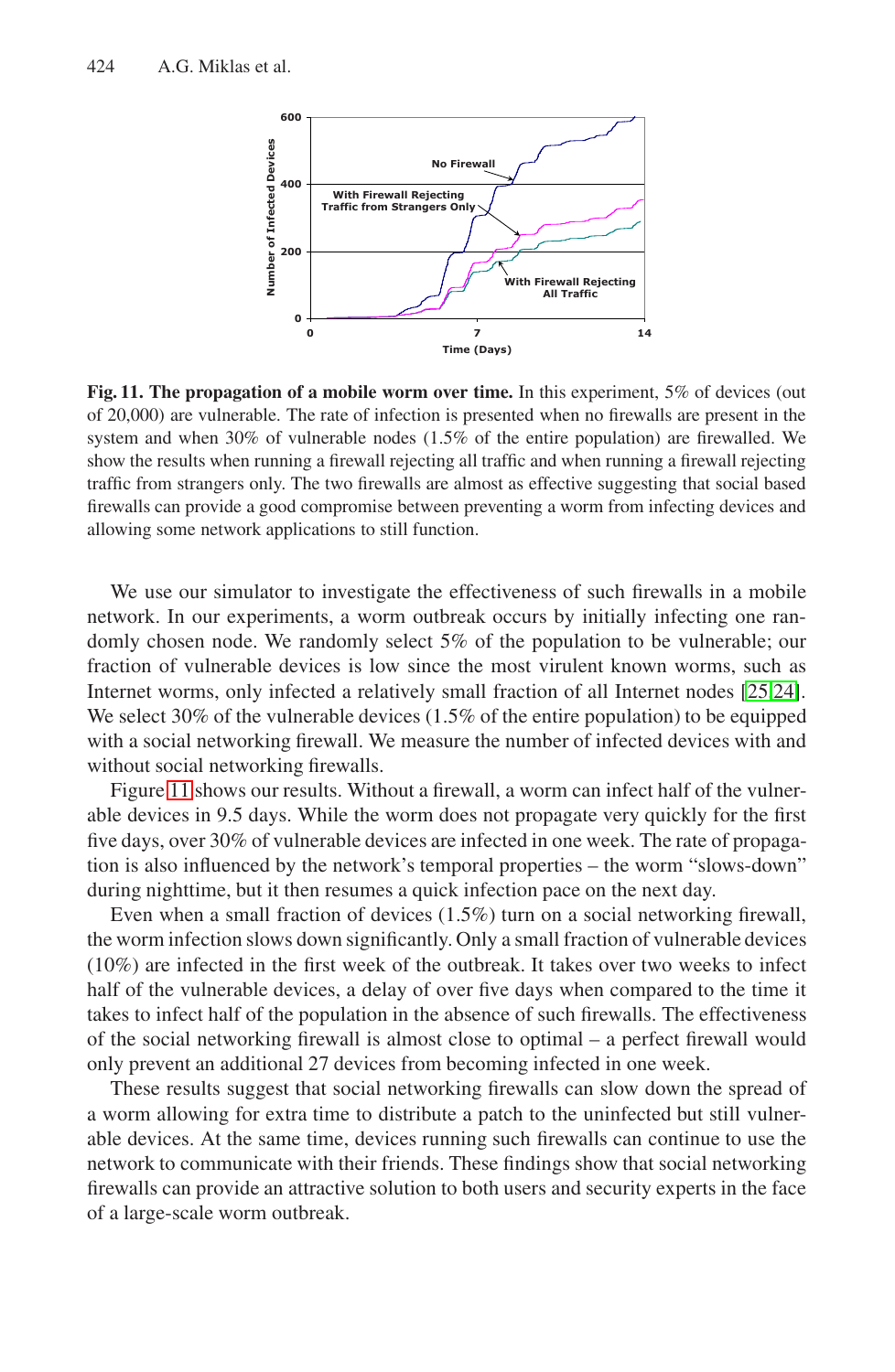<span id="page-16-0"></span>

**Fig. 12. The fraction of successful requests over time in mobile P2P systems.** We implemented three file exchange policies: "no wish-lists exchanged", "1-hop wish-lists exchanged", and "2 hops wish-lists exchanged". A peer downloads a file if eith[er](#page-19-6) [i](#page-19-6)[t](#page-18-9) [wa](#page-18-9)nts it or it has previously received a wish-list containing this file. On the left, content is exchanged between all peers. On the right, content and wish-lists are exchanged between friends only. When restricting content exchanges to friend encounters only, the rate of successful requests decreases drastically.

# **4.3 File-Sharing in Mobile P2P Systems**

Recently, several companies have started to offer file-sharing software for mobile phones that allow users to share ring-tones, music, games, photos, and video [28,17]. In mobile P2P [sys](#page-18-10)tems, content exchange is driven by the users' social interactions – people encounter each other in social settings and they use their cell-phones to exchange con[ten](#page-19-7)[t. T](#page-19-8)[o u](#page-19-9)nderstand these systems' behavior, we need to understand to what extent content propagation is driven by friend versus stranger encounters. In this section, we examine the performance of several file exchange protocols in a mobile P2P file-sharing system from a social networking perspective.

P2P systems must provide incentives for participants to upload and share content. In the absence of such incentives, many peers offer little or no data to the system. Such peers are known as "free-riders" [1]. Creating a suitable incentive mechanism in a P2P system and enforcing it in a decentralized manner is a challenging problem and an active area of research [21,20,27]. On the other hand, much of the content exchange in a mobi[le n](#page-18-11)etwork occurs in social settings: friends share content among themselves. Such environments offer a natural set of incentives: friends are likely to share data or even forward data on each other's behalf. If exchanging content between friends, without involving strangers, can satisfy most people's requests, the need for an explicit incentive mechanism design is greatly diminished.

To examine whether content exchange is driven by friend encounters or by stranger encounters in a mobile P2P system, we performed the following experiment. We started with a trace of P2P file exchanges in Kazaa, a popular Internet P2P system, collected at the University of Washington [10]. Each of the 24,578 nodes in this trace has a "wishlist" and a "have-list". The wish-list corresponds to all of the files that the node downloads from its peers over the course of the trace, while the have-list is the set of all files that this node is willing to provide to its peers. From this trace, we selected 20,000 peers and we mapped them to the 20,000 people whose encounters are generated by our simulator. The mapping is done according to peers' popularities: the peer having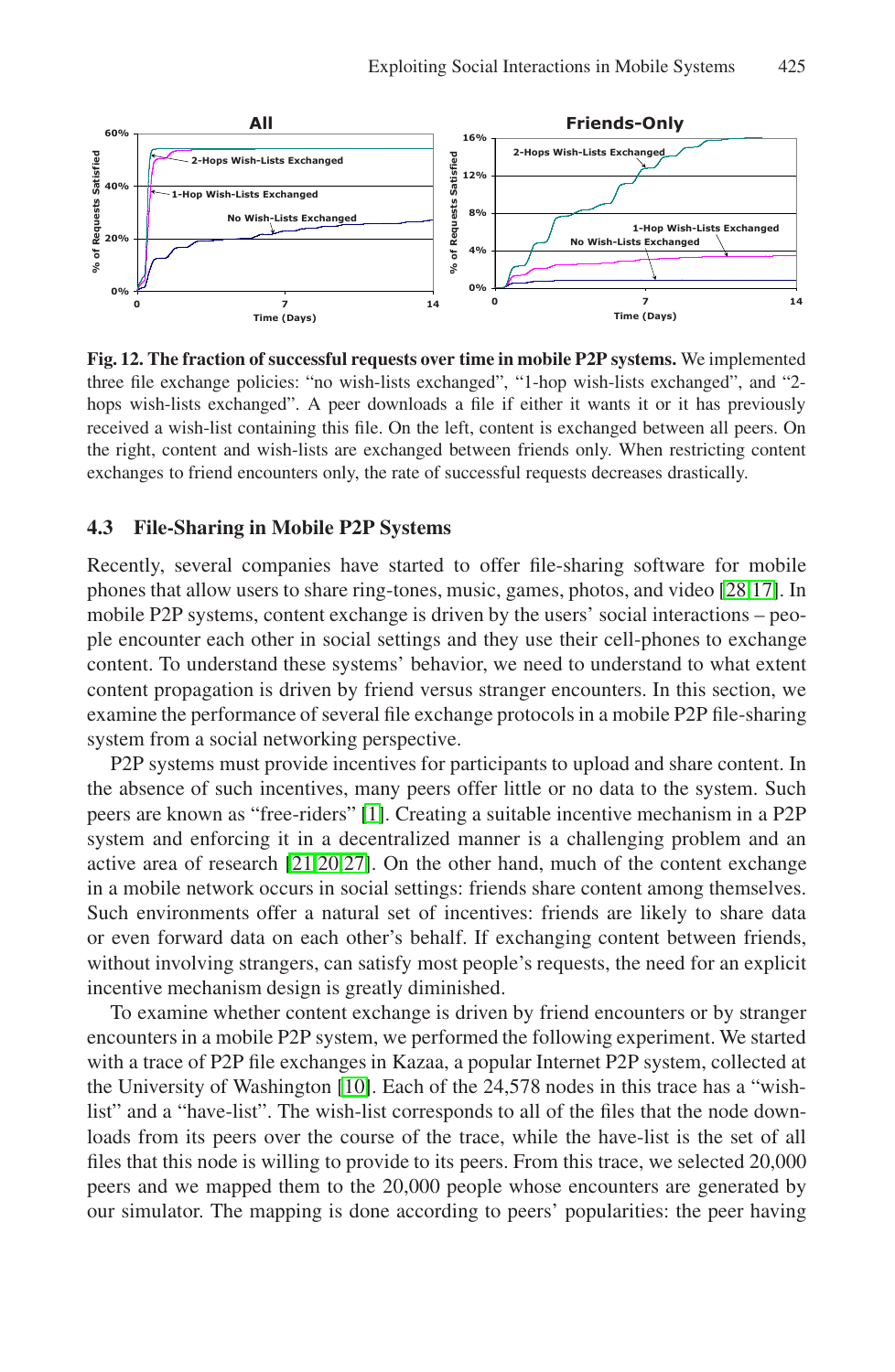the largest have-list is mapped to the participant with the highest number of encounters in our simulator. When two peers encounter, a file-exchange policy dictates which files and wish-lists the peers should exchange. Since our simulator does not capture contact durations, we assume that file transfers occur instantaneously.

We implemented three file-exchange policies by varying the number of hops wishlists are exchanged in the network. In the first policy, "no wish-lists exchanged", a content exchange occurs only if one peer wants a piece of content present on the other peer. No content is downloaded on behalf of others. [In th](#page-16-0)e "1-hop wish-lists exchanged" policy, wish-lists are exchanged between neighbors only (wish-lists are flooded with a time-to-live (TTL) of 1.) A peer downloads a file if either it wants it, or it has previously received a wish-list containing this file. In this way, content is replicated on peers who have previously encountered someone wanting the file. The "2-hops wish-lists exchanged" policy behaves similarly, except the wish-lists' TTL is set to 2.

[To](#page-16-0) evaluate whether peers can find content among their friends, we conducted two sets of experiments: one in which all peers share content among themselves, and one in which content sharing is restricted to friend encounters only. Figure 12 shows our findings. On the left, we show the fraction of requests satisfied over time when all peers exchange content. In two weeks, only 27% of requests are satisfied when no wish-lists are exchanged. On the other hand, if wish-lists are exchanged between neighbors, 54% of requests are satisfied. Exchanging wish-lists between peers can substantially improve the users' query hit rate in the system.

On the right, Figure 12 shows the fraction of requests satisfied over time when only friends exchange content. In two weeks, less than 1% of requests are satisfied when wish-lists are not exchanged. Even if wish-lists are exchanged along two hops, only 15% of requests are satisfied over two weeks. These findings suggest that restricting content exchange only to friend encounters drastically reduces the rate of successful requests. In our experiments, peers find three times fewer files when restricting their content exchange to friend encounters only.

<span id="page-17-0"></span>Our findings illustrate that mobile P2P systems cannot rely on friend encounters to deliver content to their users. Although such a scheme could provide a natural set of incentives to a system, it would significantly penalize the users' query hit rate. Instead, like the file-sharing systems present on the Internet, P2P systems in mobile environments must rely on developing alternate incentive schemes to ensure that peers contribute their content.

# **5 Conclusions**

In this paper we used social networking-based simulations to show how three mobile systems can exploit people's social relations to improve performance and query hit rate. We first showed that simple DTN routing protocols that avoid forwarding to strangers work very well when routing between friends. Next, we found that firewalls allowing traffic from friends while rejecting traffic from strangers are effective at slowing down the spread of worms in mobile environments. Finally, we showed that mobile P2P file-sharing systems must rely on strangers to exchange content to satisfy their users' requests.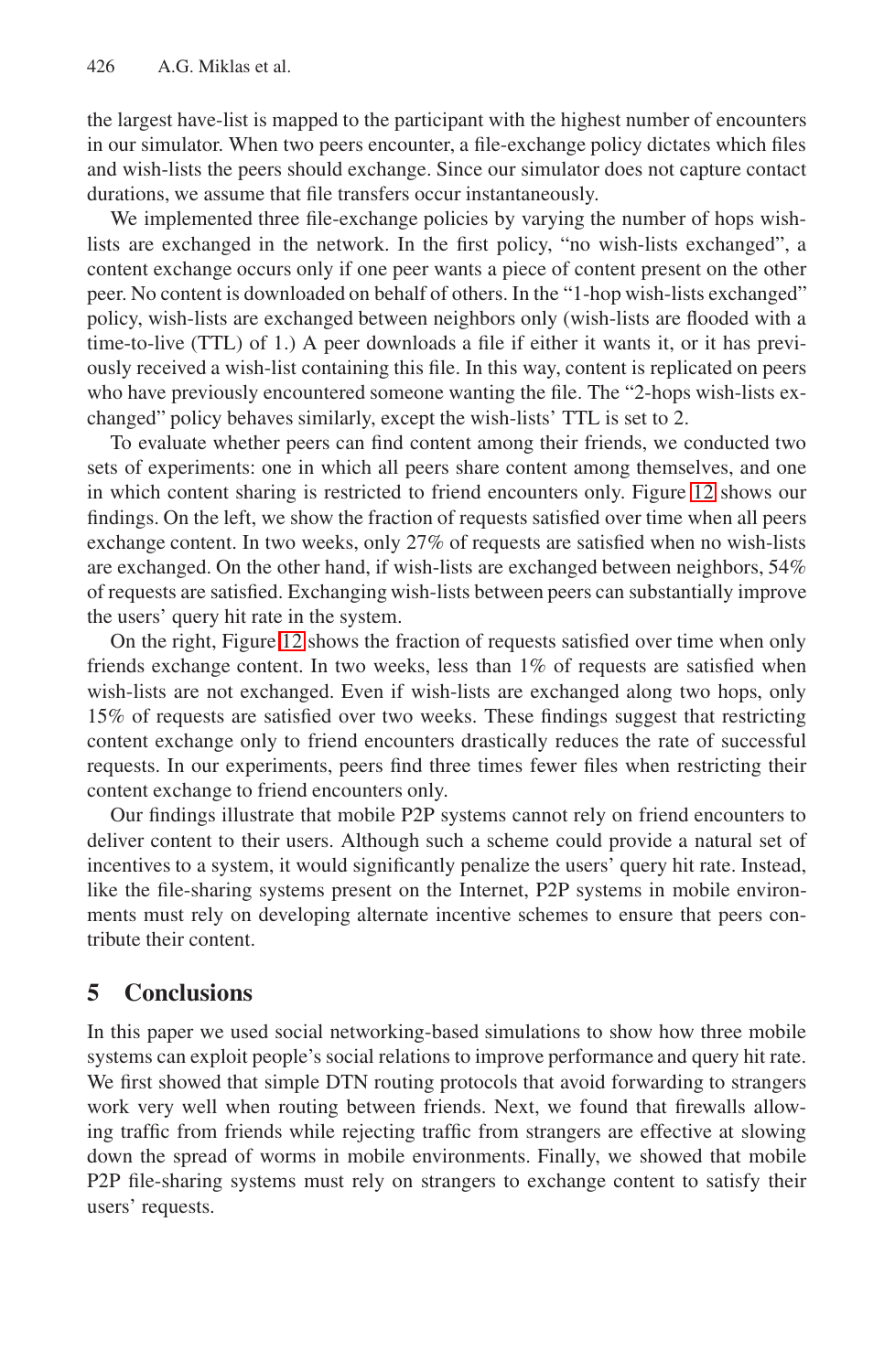<span id="page-18-10"></span><span id="page-18-4"></span><span id="page-18-3"></span>**Acknowledgments.** We would like to thank Mostafa Ammar for his encouragement to pursue our ideas. We gratefully acknowledge the use of Bluetooth data from Nathan Eagle at MIT. Finally, we wish to thank the anonymous reviewers for their comments and feedback.

# <span id="page-18-1"></span>**[References](http://Mobile+browsing+becoming+mainstream/2100-1039_3-606 2365.html)**

- 1. Adar, E., Huberman, B.: Free riding on Gnutella. First Monday 5(10) (October 2000)
- [2. Albert, R., Barabasi, A.-L.: Statistical mechanics of complex network](http://stinet.dtic.mil/oai/oai?&verb=getRecord&metadataPrefix=html&iden tifier=ADA431999)s. Reviews of Modern Physics 74(1), 47–97 (2002)
- <span id="page-18-7"></span>3. Barabasi, A.-L., Albert, R.: Emergence of scaling in random networks. Science 286(5439), 509–512 (1999)
- 4. CNET News.com. Mobile browsing becomes mainstream [\(2006\),](http://www.computerworld.com/securitytopics/security/virus/story/0,10801,999 35,00.html) [http://news.com.com/Mobile+browsing+becomin](http://www.computerworld.com/securitytopics/security/virus/story/0,10801,999 35,00.html)g+mainstream/ [2100-10](http://www.computerworld.com/securitytopics/security/virus/story/0,10801,999 35,00.html)39 3-606 2365.html
- <span id="page-18-5"></span>5. Cole, R.G.: Initial Studies on Worm Propagation in MANETS for Future Army Combat Systems (2004), http://stinet.dtic.mil/oai/
- <span id="page-18-11"></span>oai?&verb=getRecord&metadataPrefix=html&iden tifier=ADA431999 6. Cole, R.G., Phamdo, N., Rajab, M.A., Terzis, A.: Requirements of Worm Mitigation Technologies in MANETS. In: Principles of Advanced and Distribution Simulation (2005)
- 7. ComputerWorld. Cabir Worm Wriggles into U.S. Mobile Phones (2005), http:// www.computerworld.com/securitytopics/security/virus/story/ 0,10801,999 35,00.html
- <span id="page-18-8"></span>8. Ebel, H., Davidsen, J., Bornholdt, S.: Dynamics of social networks. Complexity 8(2), 24–27 (2002)
- [9. Granovetter, M.S.: The strength of weak tie](http://www.infosyncworld.com/news/n/5835.html)s. The American Journal of Sociology 78(6), 1360–1380 (1973)
- <span id="page-18-6"></span><span id="page-18-0"></span>10. Gummadi, K.P., Dunn, R.J., Saroiu, S., Gribble, S.D., L[evy,](http://www.infoworld.com/article/06/07/05/HNjapannetusers_1.html) [H.M.,](http://www.infoworld.com/article/06/07/05/HNjapannetusers_1.html) [Z](http://www.infoworld.com/article/06/07/05/HNjapannetusers_1.html)ahorjan, J.: Measure[ment,](http://www.infoworld.com/article/06/07/05/HNjapannetusers_1.html) [modeling,](http://www.infoworld.com/article/06/07/05/HNjapannetusers_1.html) [and](http://www.infoworld.com/article/06/07/05/HNjapannetusers_1.html) [analysis](http://www.infoworld.com/article/06/07/05/HNjapannetusers_1.html) [of](http://www.infoworld.com/article/06/07/05/HNjapannetusers_1.html) [a](http://www.infoworld.com/article/06/07/05/HNjapannetusers_1.html) [peer-to-peer](http://www.infoworld.com/article/06/07/05/HNjapannetusers_1.html) [file-sharing](http://www.infoworld.com/article/06/07/05/HNjapannetusers_1.html) [w](http://www.infoworld.com/article/06/07/05/HNjapannetusers_1.html)orkload. In: 19th ACM Symposium on Operating Systems Principles (SOSP), Bolton Landing, NY, USA, October 2003, ACM Press, New York (2003)
- 11. Holme, P., Kim, B.J.: Growing scale-free networks with tunable clustering. Physical Review E 65(026107), 1–4 (2002)
- <span id="page-18-9"></span>12. InfoSyncWorld. First Symbian OS Virus to Replicate over MMS Appears (2005), http://www.infosyncworld.com/news/n/5835.html
- <span id="page-18-2"></span>13. InfoWorld: More mobile Internet users than wired in Japan (July 2006), http:// [www.infowor](http://www.juicecaster.com)ld.com/article/06/07/05/HNjapannetusers 1.html
- 14. Jain, S., Fall, K., Patra, R.: Routing in a delay tolerant network. In: Proceedings of ACM [Sigcomm,](http://www.proxidating.com) [Portla](http://www.proxidating.com)nd, OR, USA (2004)
- 15. Jin, E.M., Girvan, M., Newman, M.E.J.: The structure of growing social networks. Physical Review E 64(046132), 1–8 (2001)
- 16. Jones, E.P., Li, L., Ward, P.A.S.: Practical routing in delay-tolerant networks. In: Proc. of ACM Sigcomm Workshop on Delay-Tolerant Networking, Philadelphia, PA, USA (2005)
- 17. JuiceCaster. Share your mobile life with juicecaster (2007), http://www.juicecaster.com
- 18. Kangourouge. Proxidating, the first ever Bluetooth dating software for mobile phones (2007), http://www.proxidating.com
- 19. Lindgren, A., Doria, A., Shelen, O.: Probabilistic routing in intermittenly connected networks. In: Proceedings of ACM Mobihoc, Annapolis, MD, USA (2003)